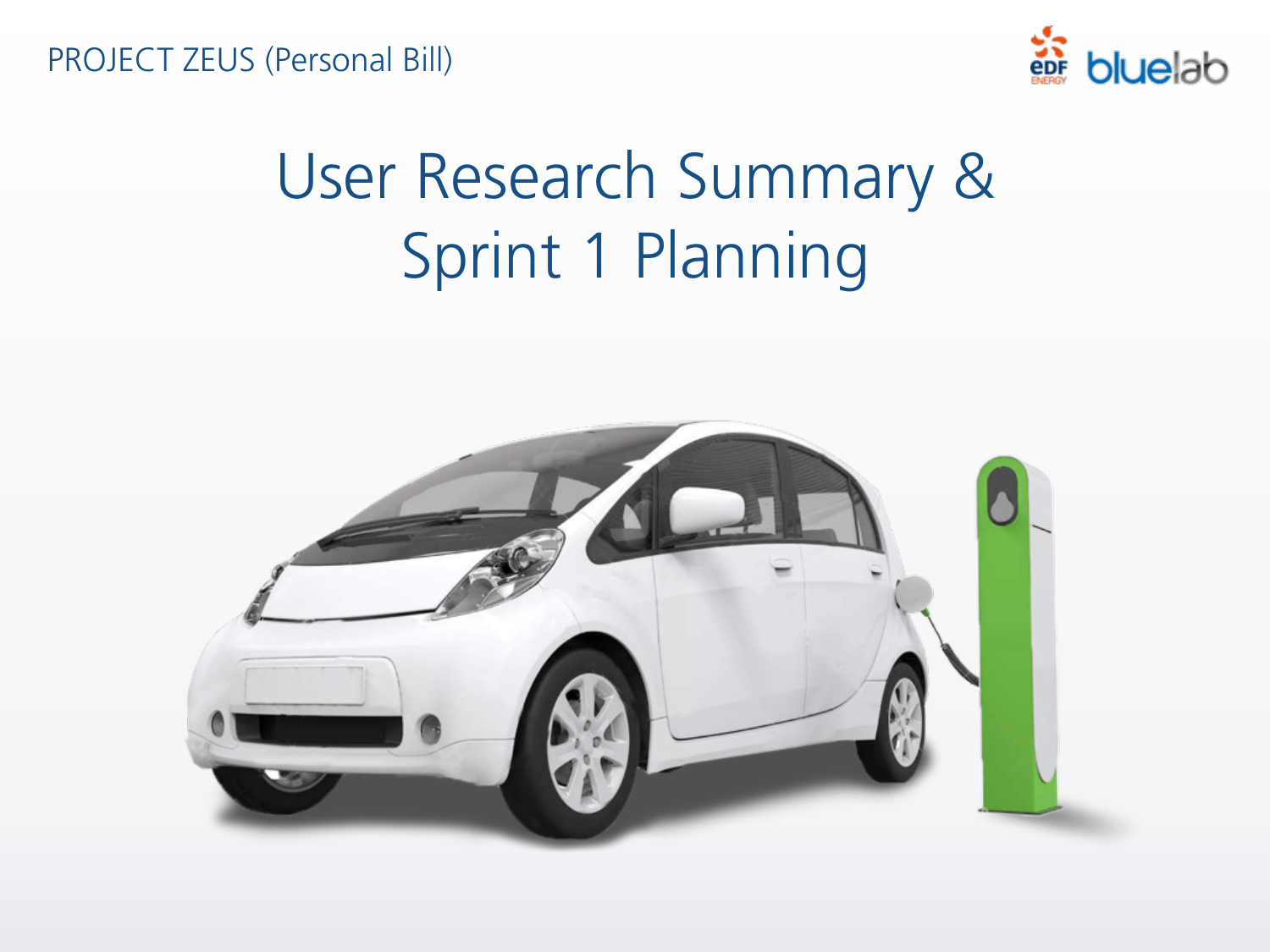## Agenda

#### 10:00 - 11:00: User Research Summary 11:00 - 12:00: Sprint 1 Planning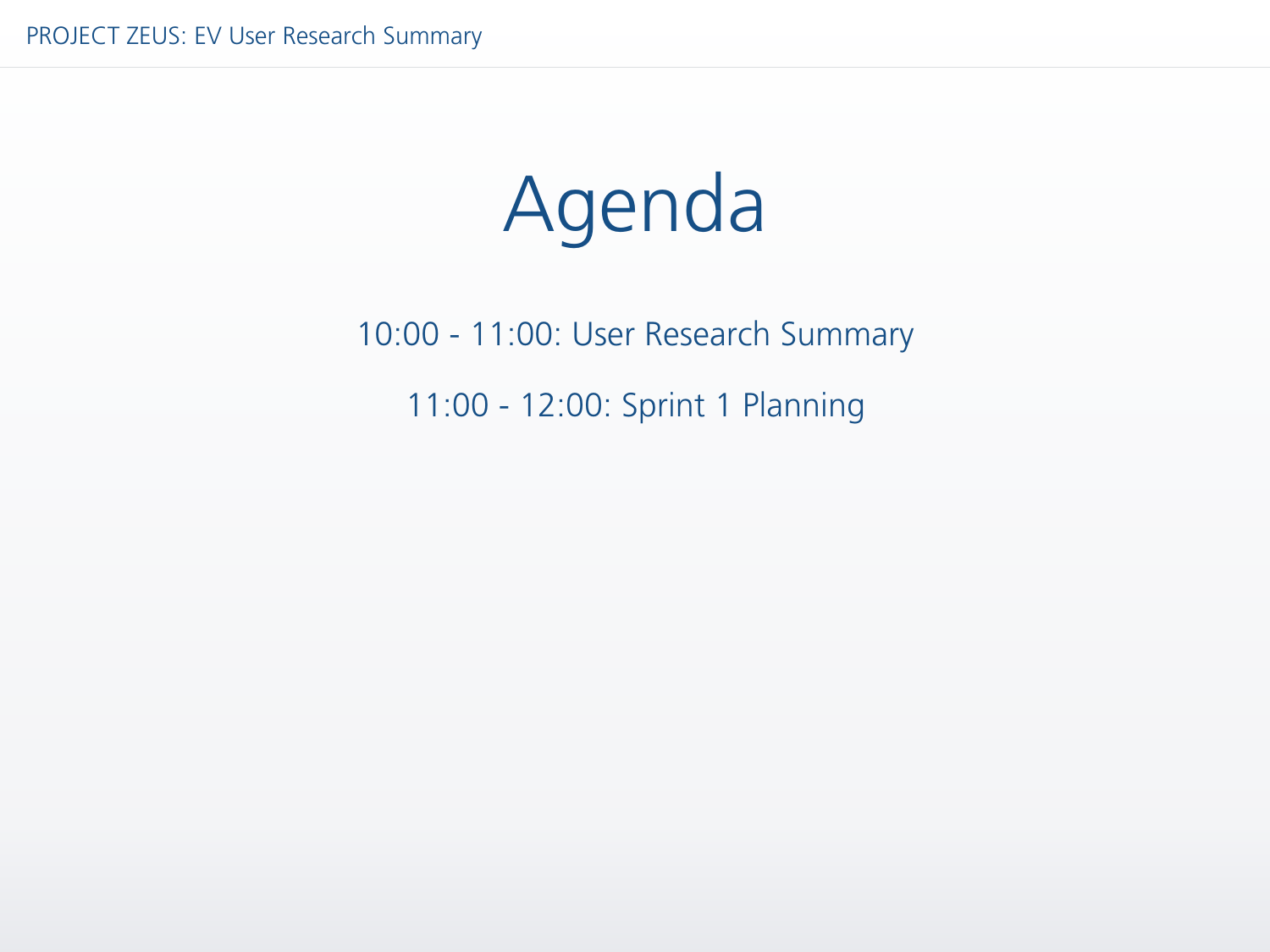PROJECT ZEUS (Personal Bill)



### Electric Vehicle User Research Summary

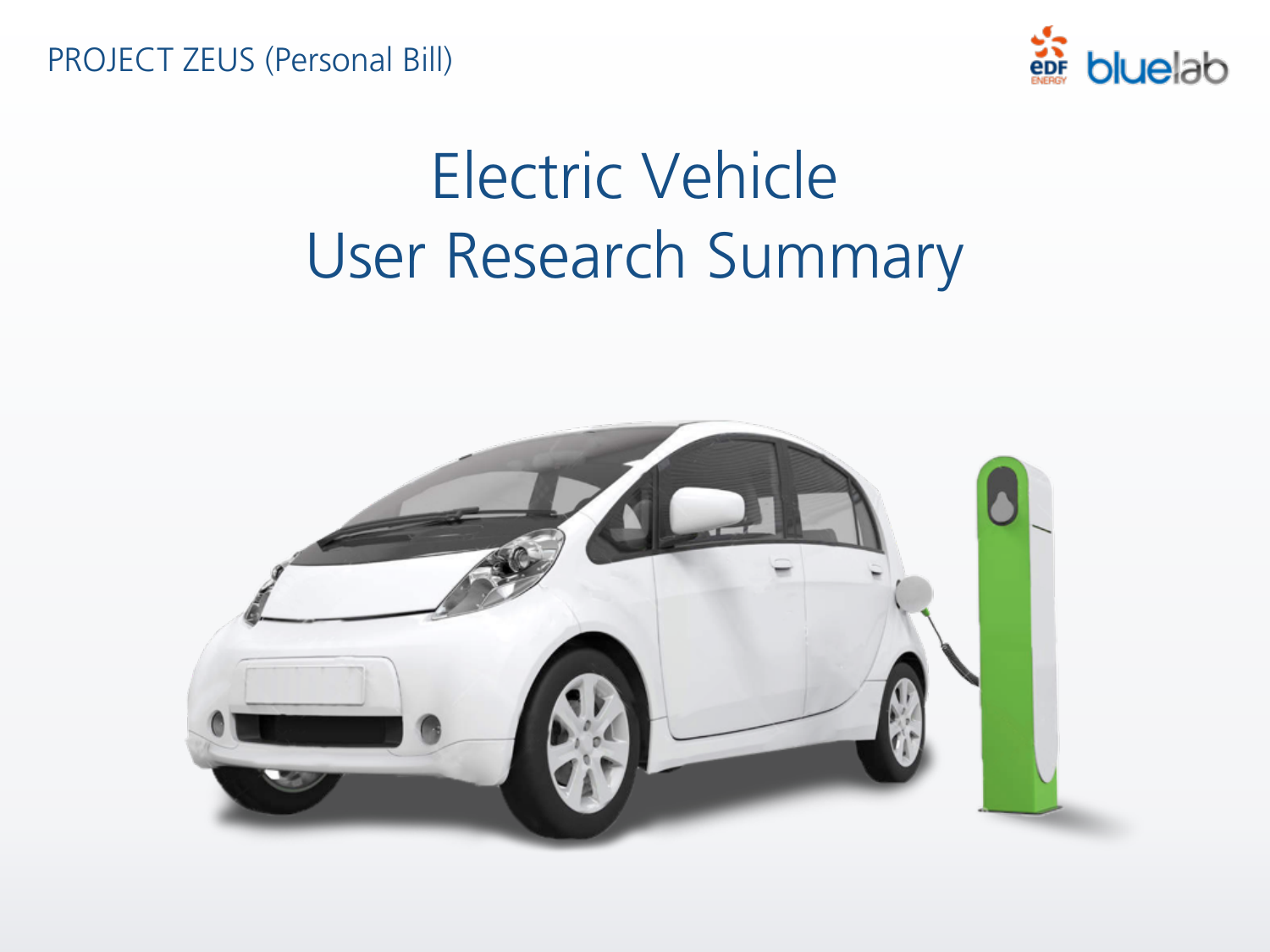### Contents

- 1. Objectives
- 2. Who we spoke to
- 3. What we know about EVs
- 4. About Batteries & Charging
- 5. About Networks and EVCP parking
- 6. Positives & Negatives owning an EV
- 7. A day-in-the-life of a Hybrid and EV owner
- 8. About renting-out a parking space & EVCP
- 9. About JustPark
- 10. Constraints of measuring usage
- 11. Recommendations
- 12. UPDATE: Driver/Hirer Research summary & recommendations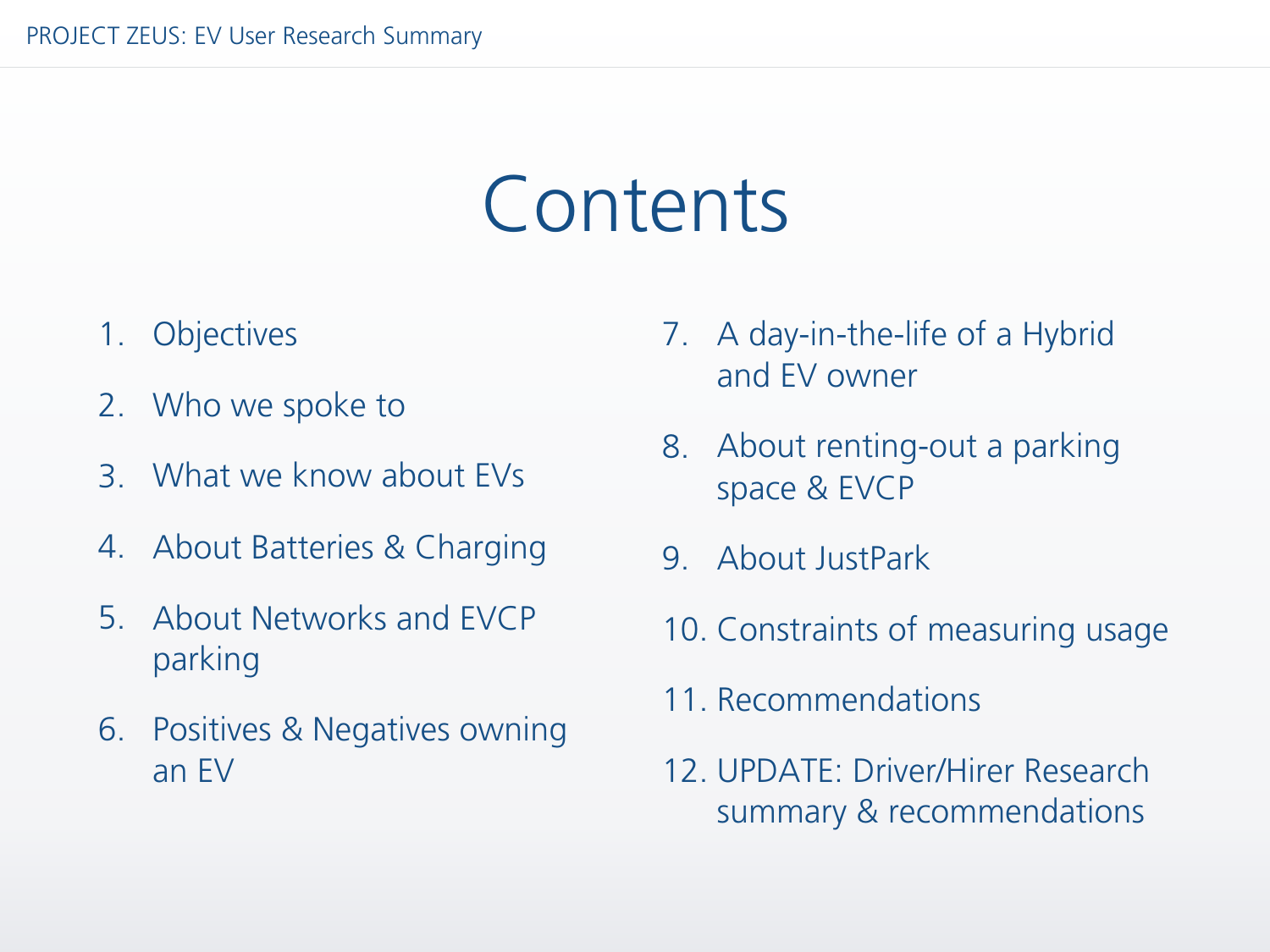## Objectives

#### PROJECT OBJECTIVE:

#### To explore the commercial viability of Blockchain in relation to personal energy micro-usage.

The use-case for initial focus is peer-to-peer hiring of EVCPs.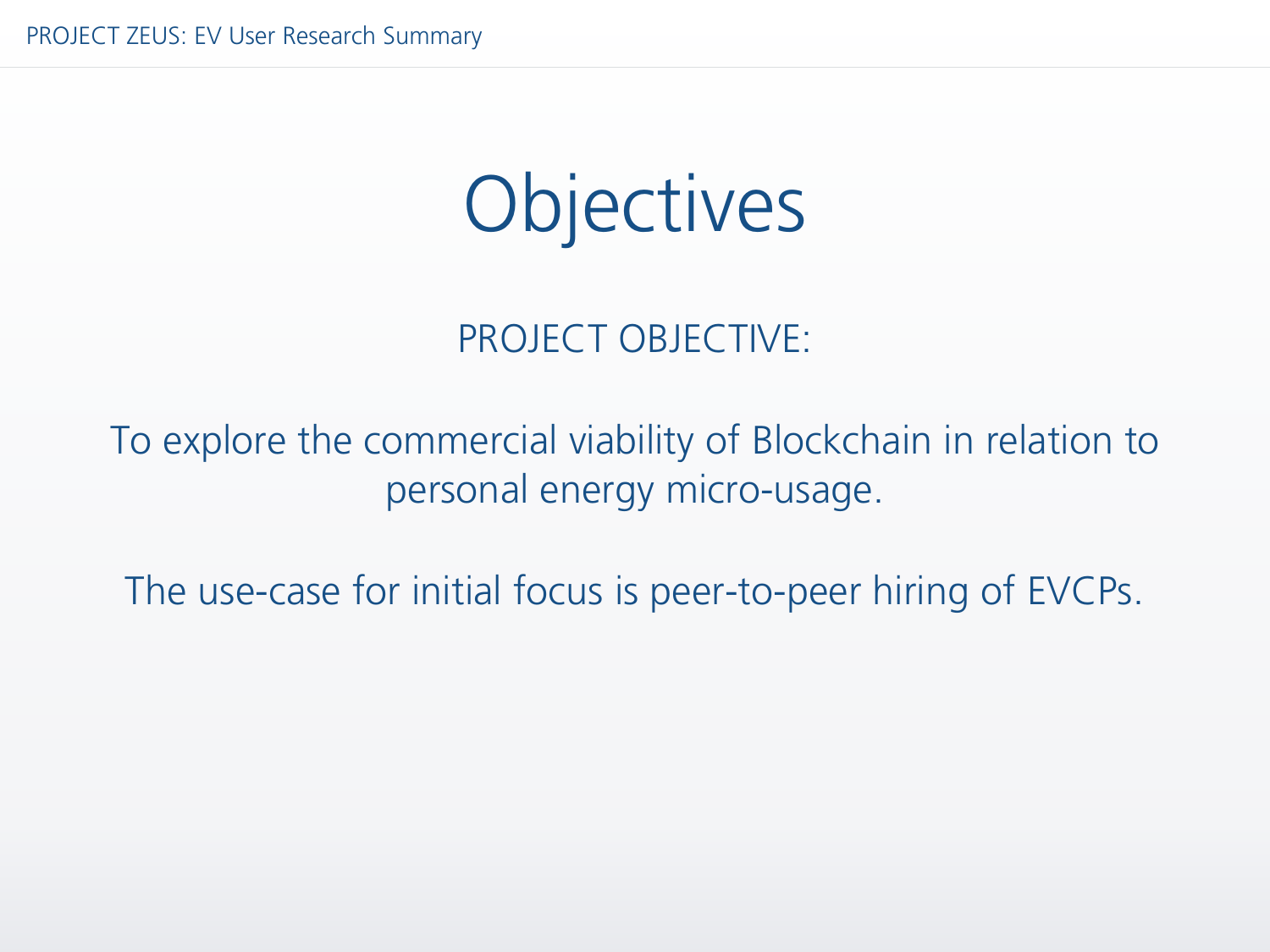## Objectives

RESEARCH OBJECTIVE: To explore and understand…

The experience of owning and charging an EV.

How and why people are currently sharing their parking spaces.

How users wish to charge and pay for EVCPs.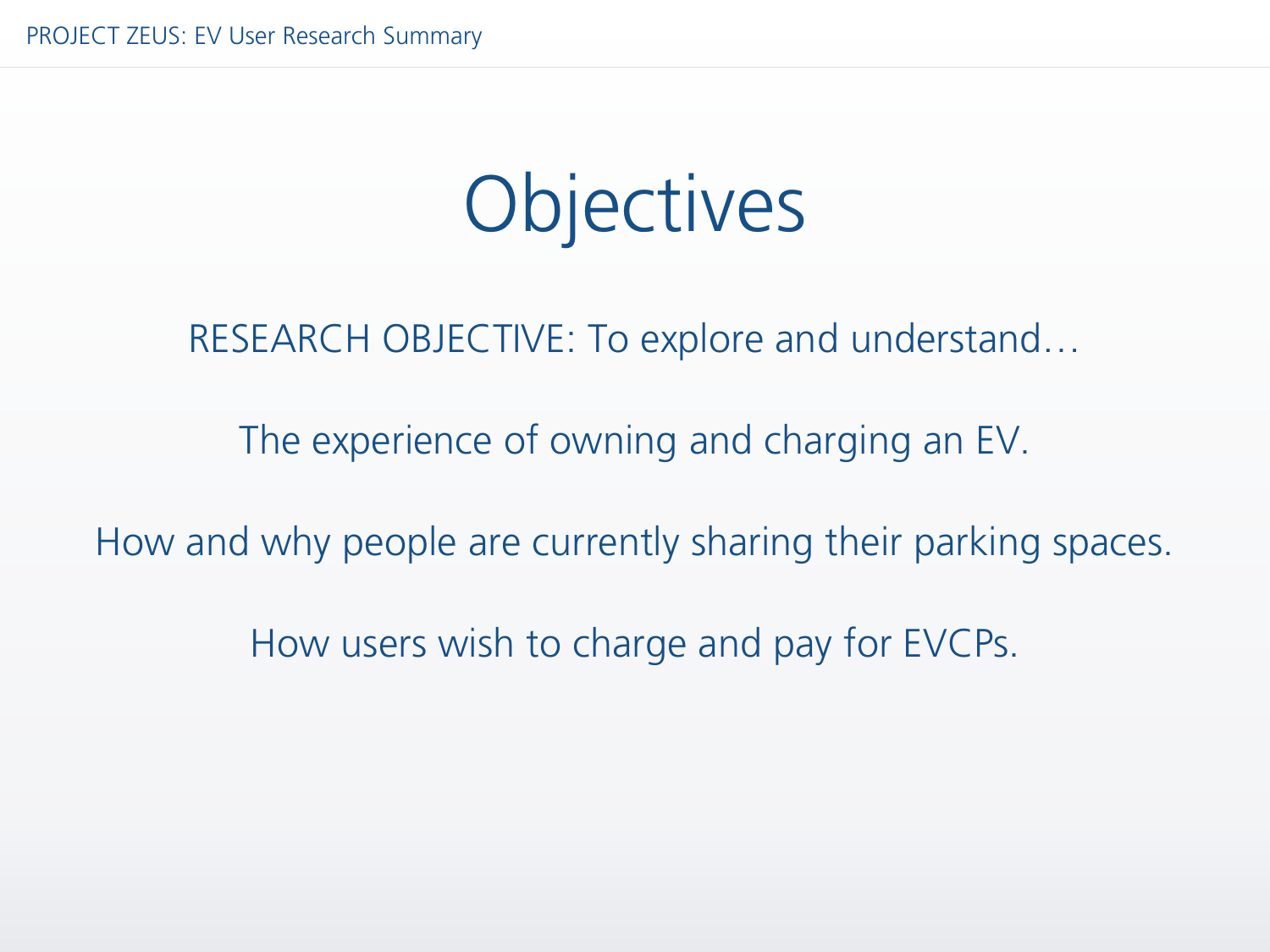## Who we spoke to and why

- 5 EV owners (EDF staff): Hybrid and Pure EV
- 4 Online Parking Marketplaces (OPM) users who rent out their parking space (some with an EVCP)
- TBC 4 EV Drivers who hire parking spaces with an OPM
- We envisage peer-to-peer usage of people's EVCPs, possibly with parking space hire.
- Learning from those who do this already will give us insights.
- Just park is a market leader and their experience is close to our model.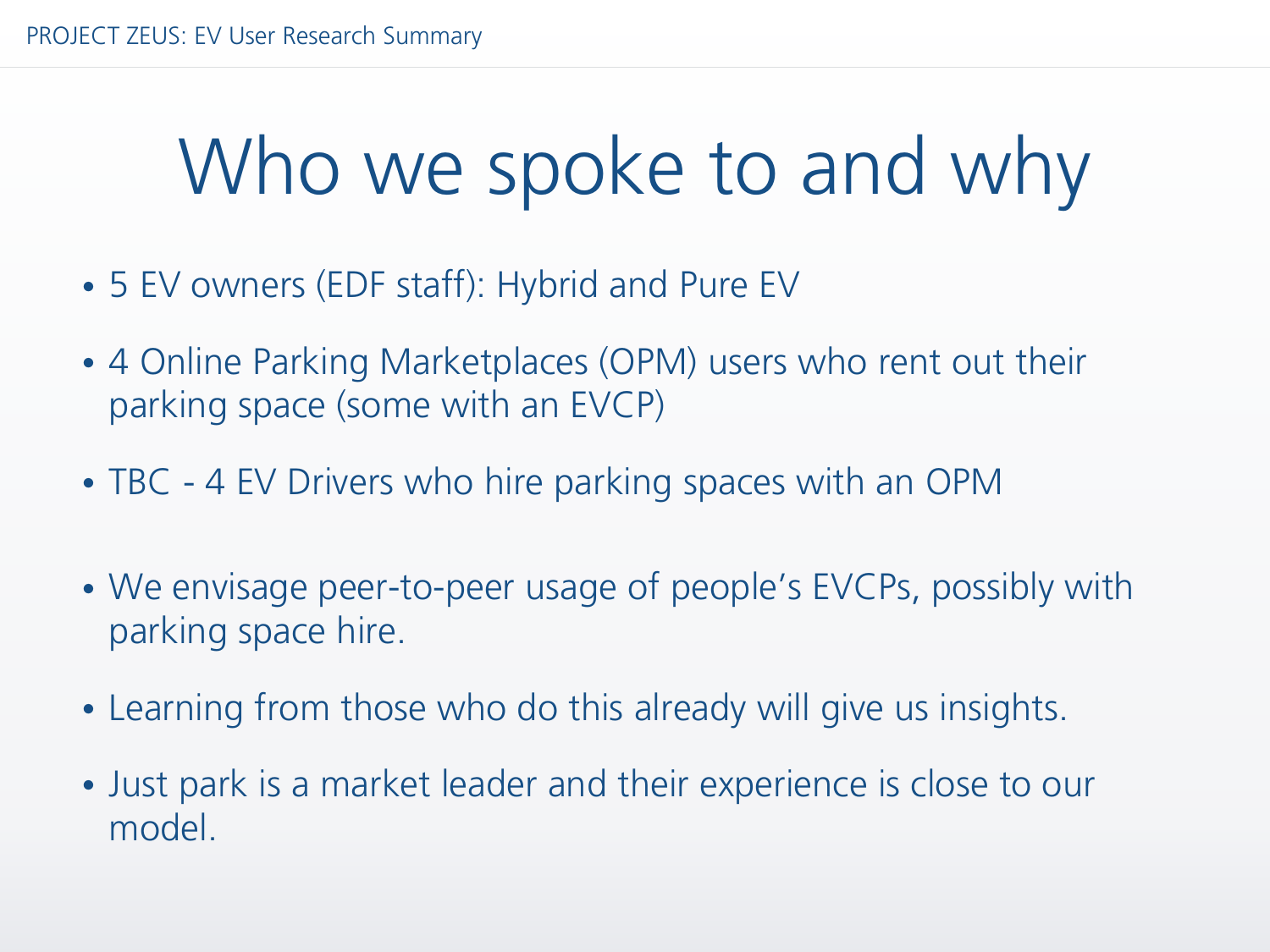## What we already know

- 3 types of EV: Pure EV, Plug-in Hybrid and Range Extender Vehicle
- 80% of UK car journeys are less than 25m
- Currently more expensive than their ICE (internal combustion engine) equivalent
- Prices are dropping (as battery technology matures) 2022 parity with ICE
- Battery efficiency and range will increase approximately 20% each year
- By 2020, 200m range vehicles will be commonly available and at cheaper prices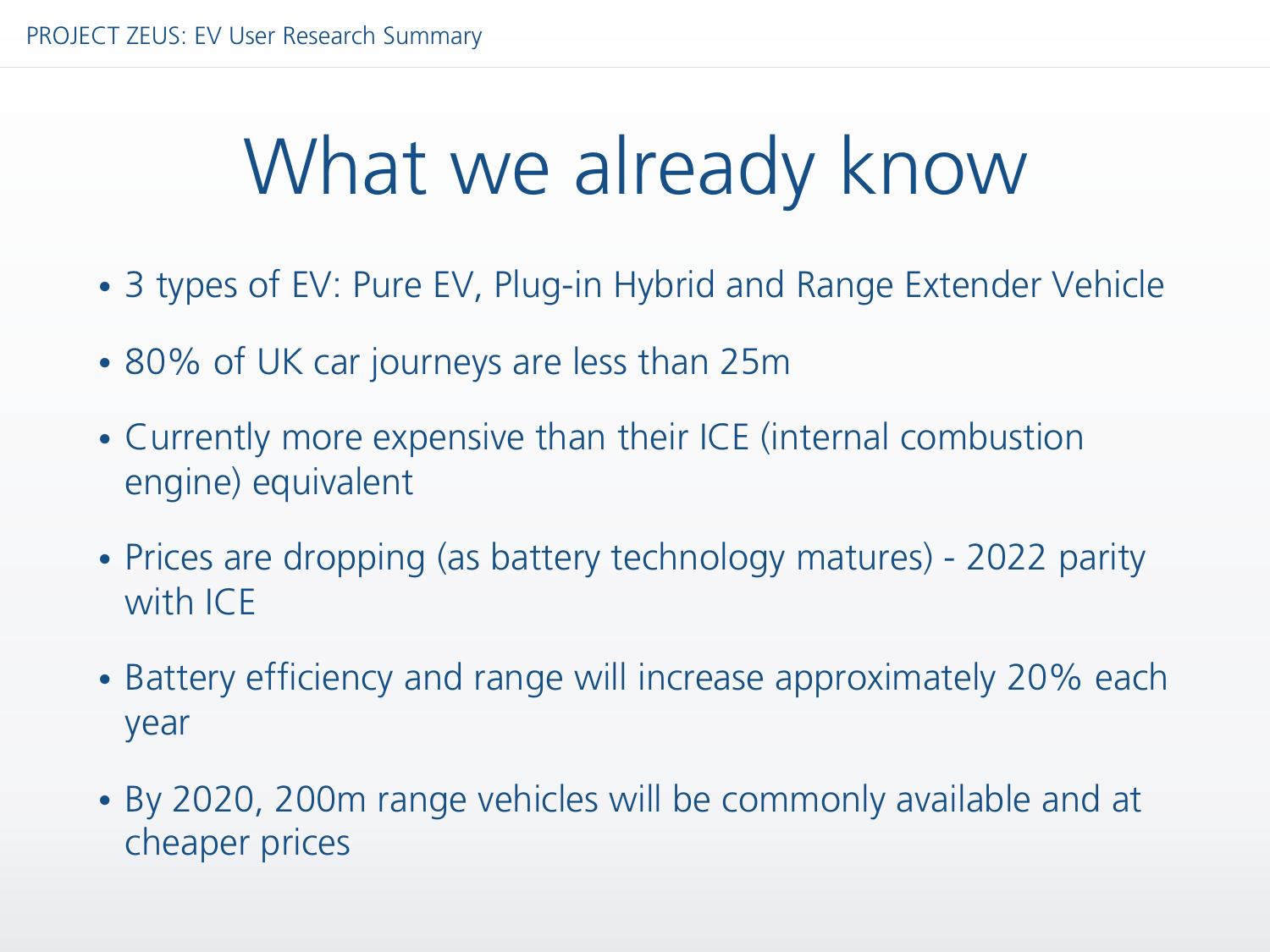## What we already know

- By 2020, 200m range vehicles will be commonly available and at cheaper prices
- Currently very few models per Brand, but it is expected that models (with varying ranges) will be provided to appeal to all segments
- EV car sales are on the rise (doubled year-on-year to 75,000 at Oct 2016)
- Trends strongly suggest Plug-in Hybrids dominate sales over PEVs
- 2050 Emission goals will require EVs to be widespread UK has signed Paris Climate Agreement
- Government grants currently exist for EV and EVCP purchases (may change with Brexit)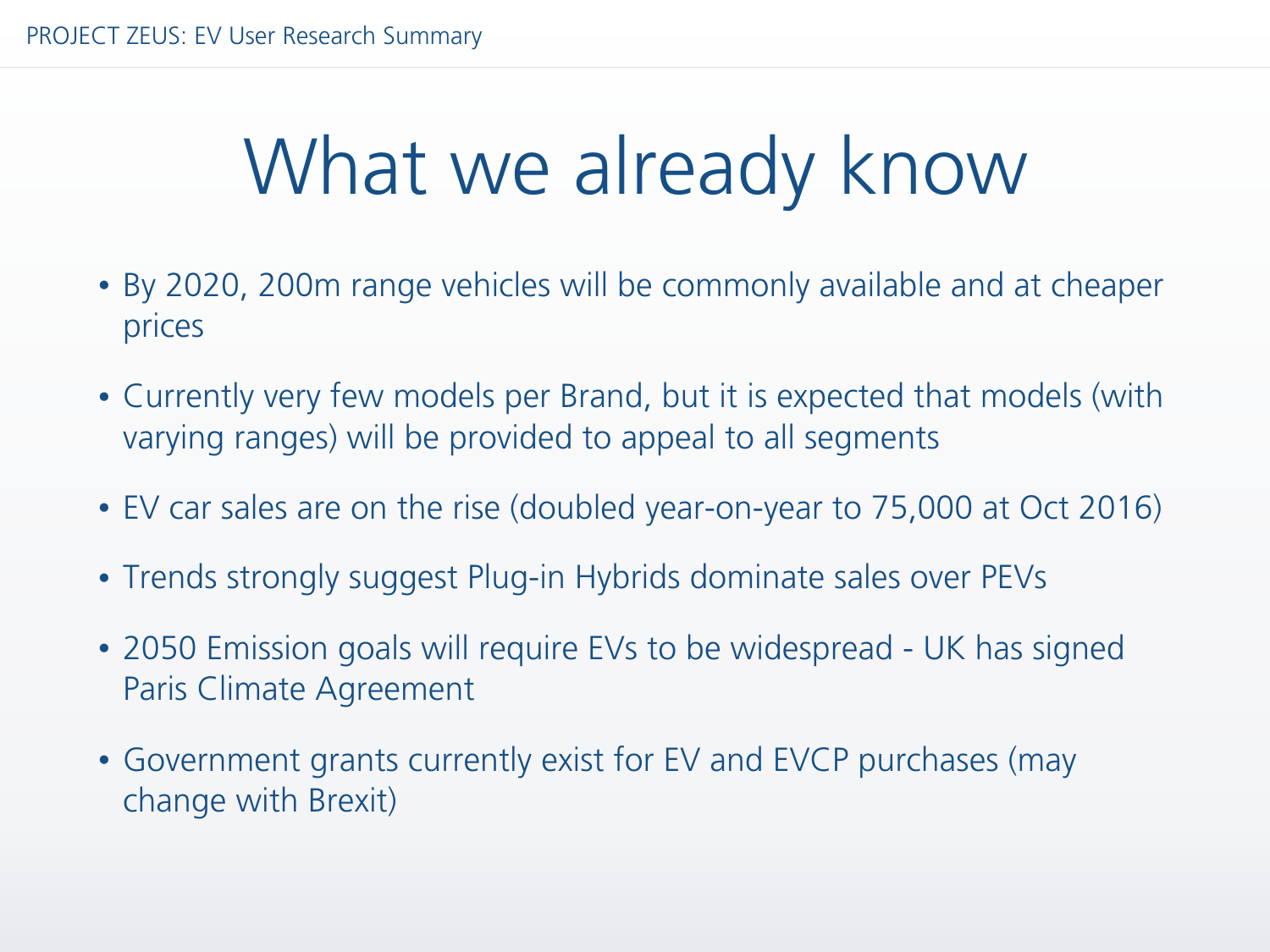## About Batteries & Charging

- 3 main ChargePoints for EV cars are commonly in use:
	- Slow (13/16A/3kW) 6hrs to charge a Leaf (30kWh) (10hrs for 13A)
	- Fast (32A/7kW) 3hrs to charge a Leaf
	- Rapid  $(63A/43kW)$  30-60 $m = 80\%$  (mostly found on motorways)
- Slow and Fast are estimated as being evenly split across UK households with Fast overtaking as new EVCPs are being installed.
- Rapid and 22kW Fast charging at households won't be available in the short term.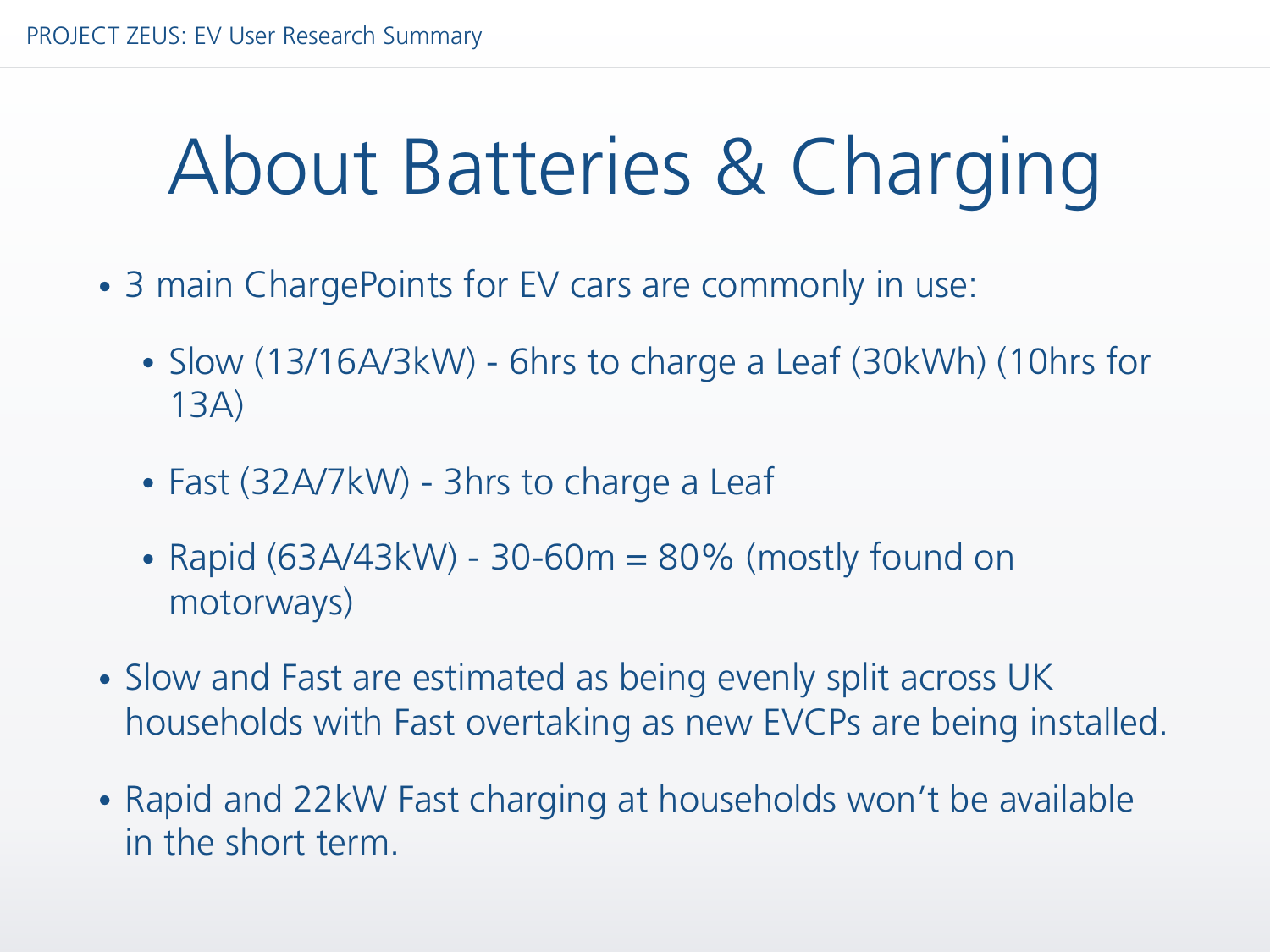## About Batteries & Charging

- Connectors come in many types: domestic 3-pin, Commando, Type 1 (Jap/US), Type 2 (Euro)
- Fast and Rapid chargers can be tethered (therefore you must have the correct inlet for the charger outlet) and no adaptors exist
- 13Amp 3-pin domestic plug sockets have specific safety requirements
- EDFE policy that we do not recommend 13Amp charging
- Away-from-home charging is controlled by a number of paid-for **Networks**
- Free charging with Networks is still possible but is increasingly less common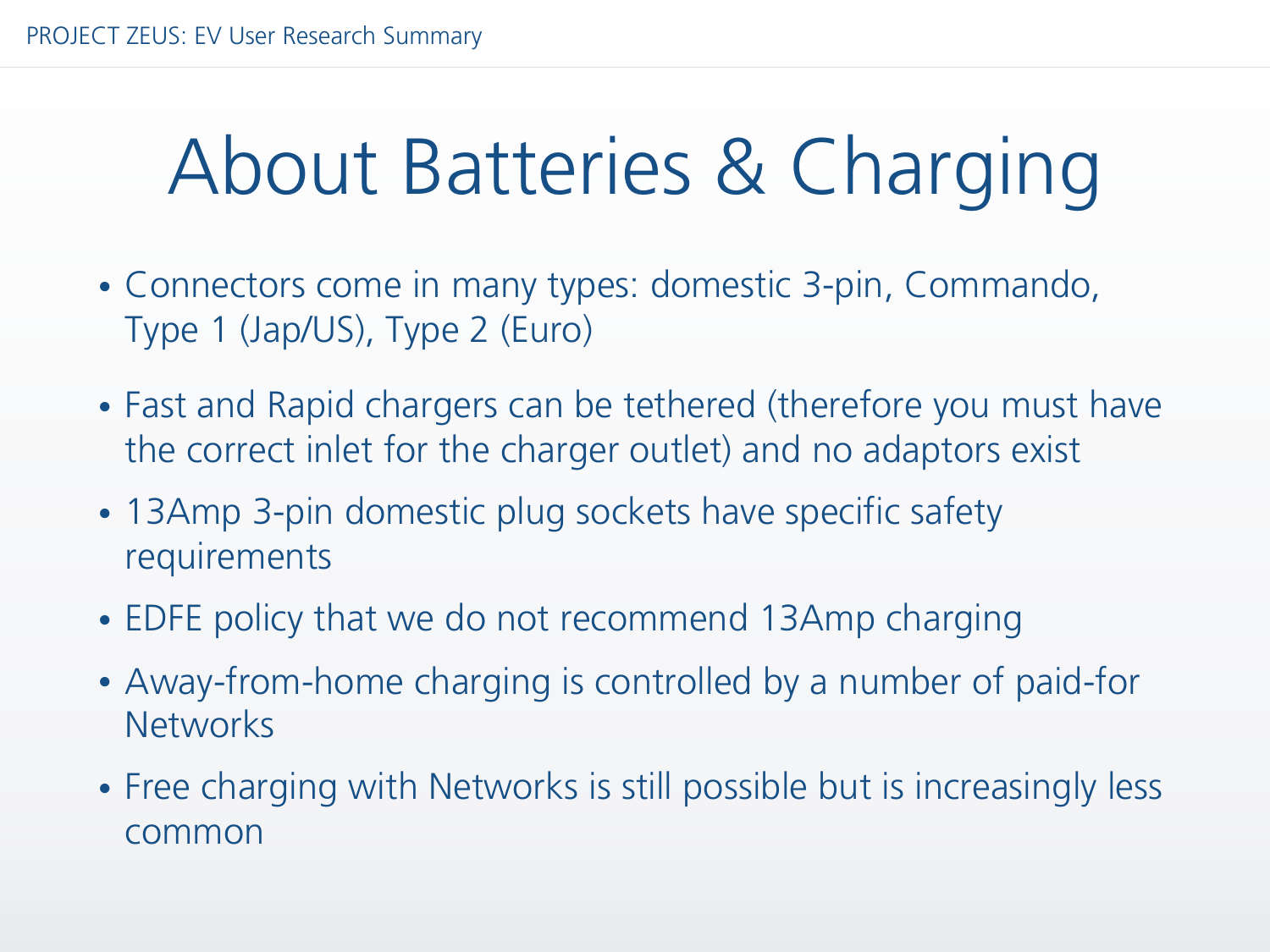# About Networks and EVCP parking spaces

There are a number of ChargePoint providers, all with differing price models and network access

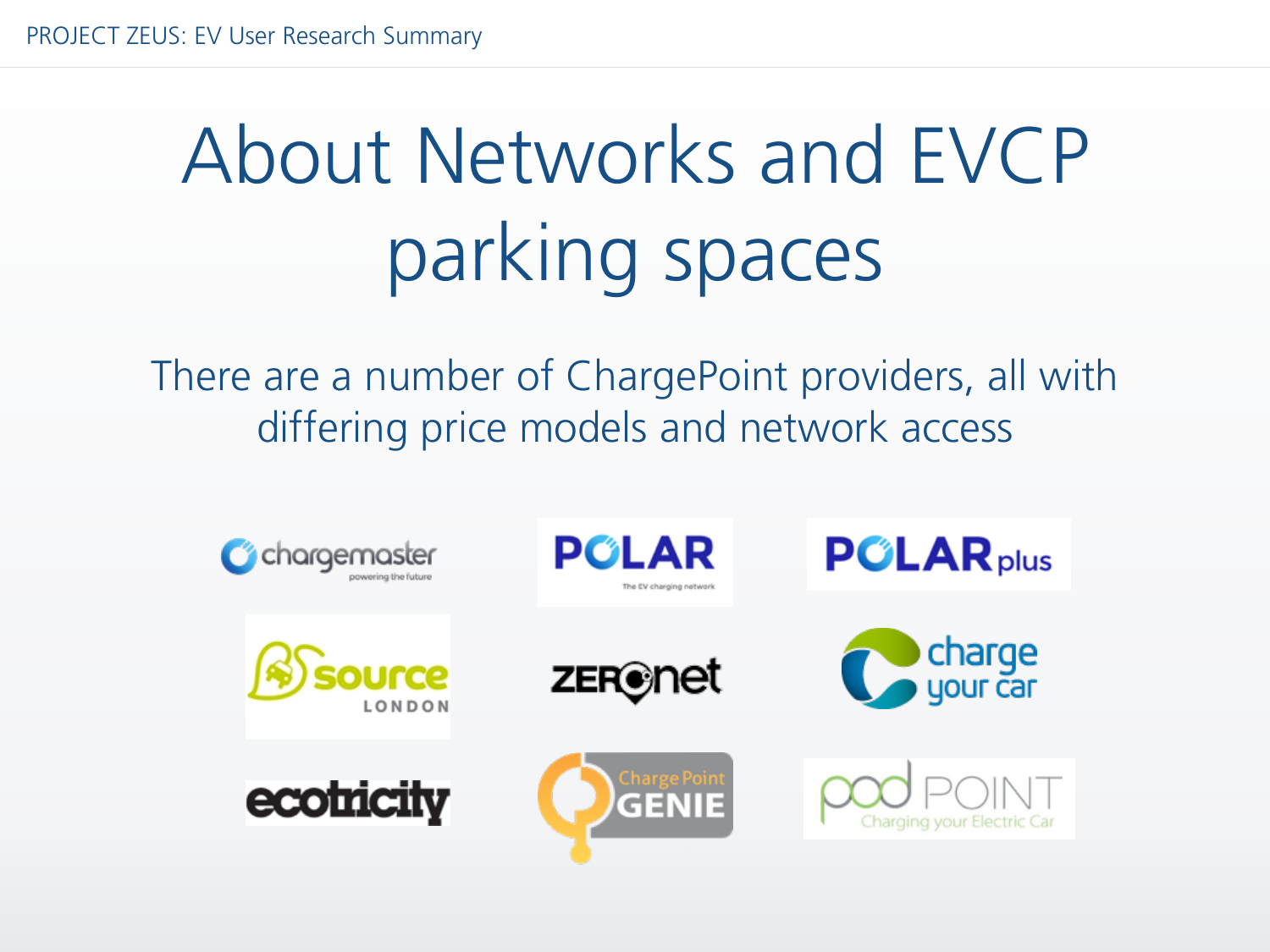# About Networks and EVCP parking spaces



Rapid charge £6/30 mins

£4/month. Rapid £1.80 session fee + £0.30 per kWh, 3/7 kWh 3.6p/min - 20m min charge



Paid membership - 6 months free, £7.85/ month, EVCP free or 9p/kWh



£20/year with free or paid EVCP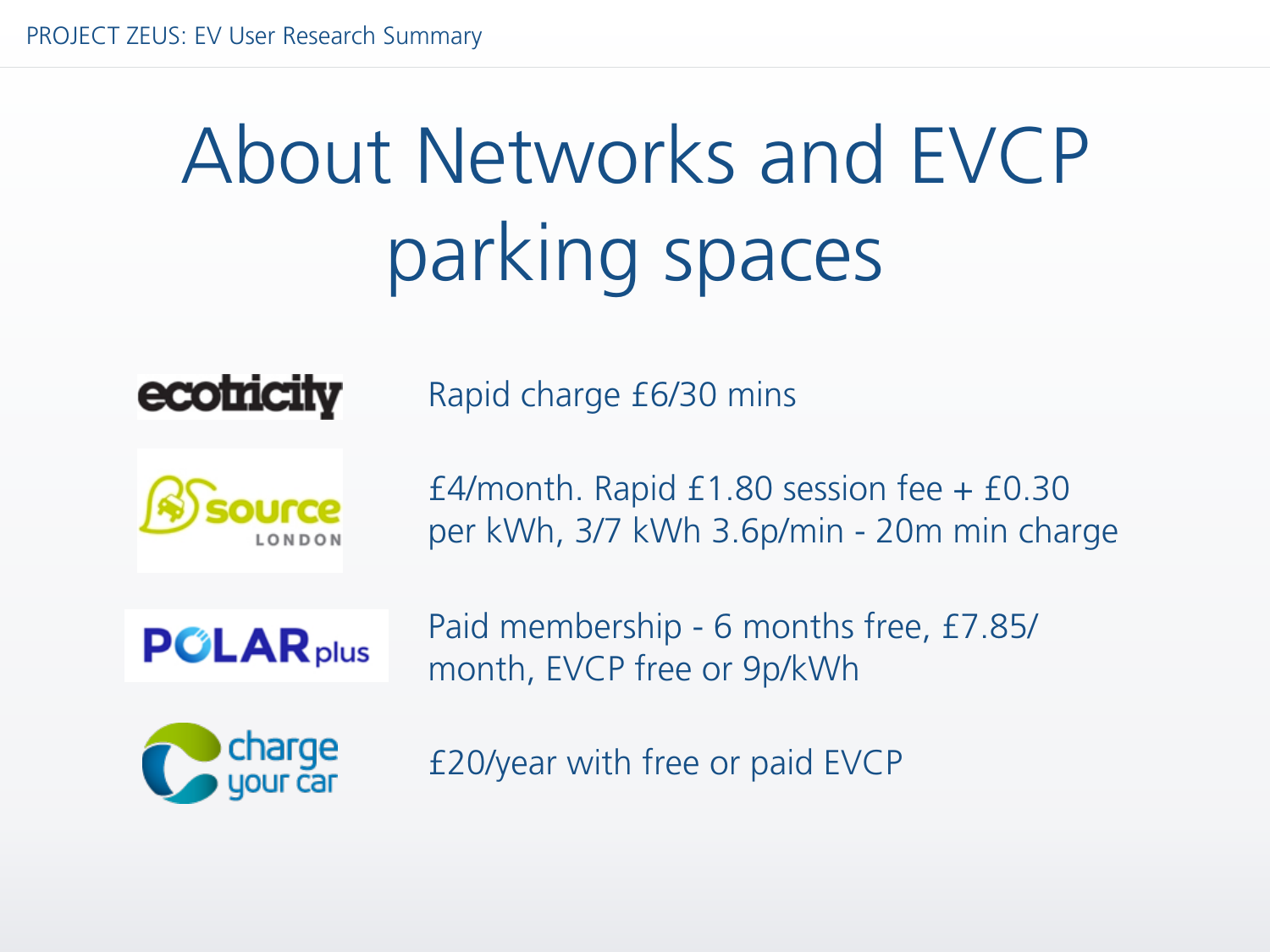# About Networks and EVCP parking spaces

Some networks are non-commercial and provide EVCP location and status

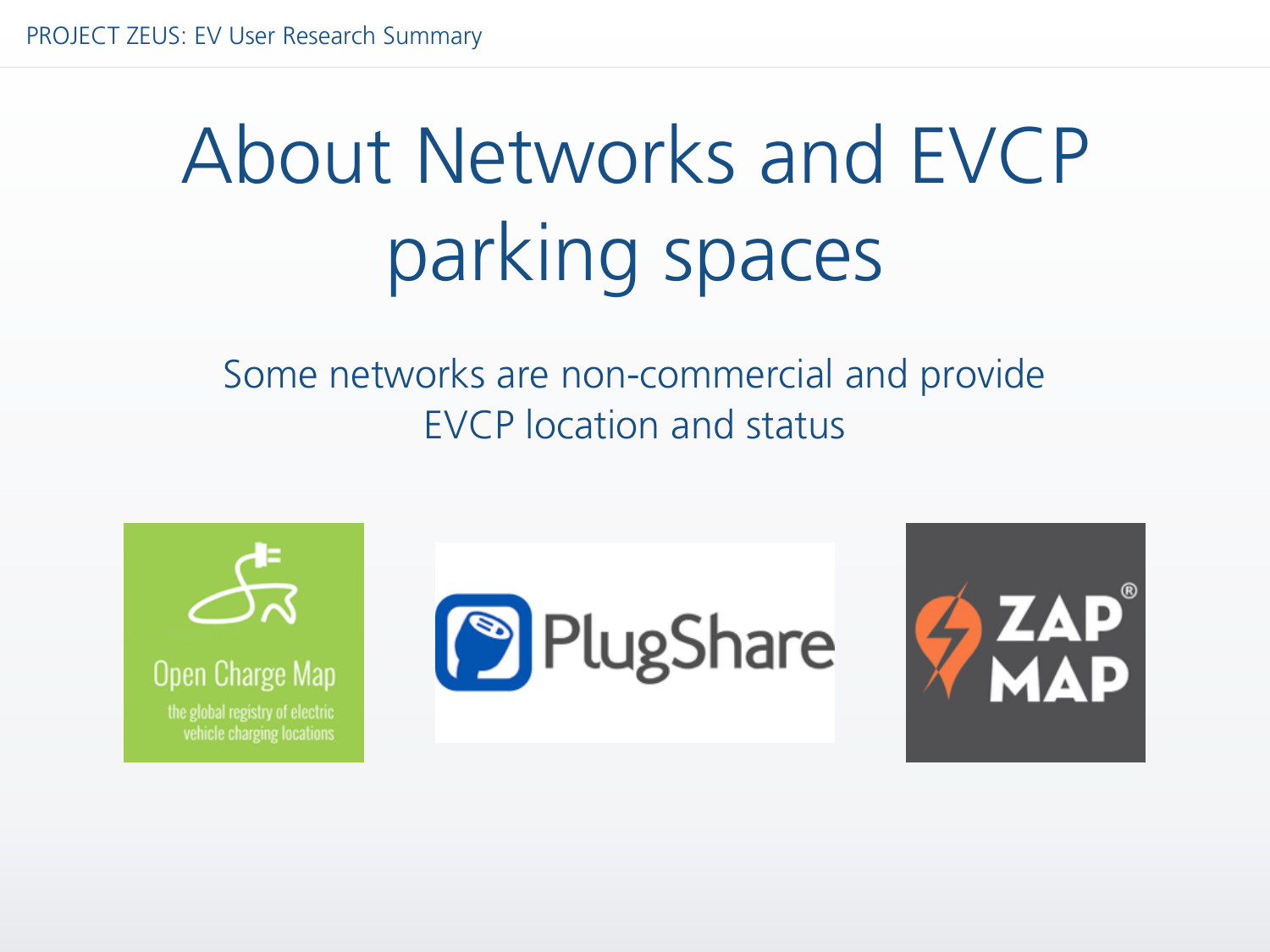## Positives of owning an EV

- Cheap 'fuel' prices approx. 2p/mile compared to 14p for ICE
- Cheap running costs (PEV & REV) less moving parts and simpler engines require less maintenance. Road tax/Congestion Charge exempt.
- A nicer drive silent, smooth drive with automatic gear changes. Great for city driving.
- Environmentally better low/no fossil fuel emissions
- Technical cool stuff EVCP planning routes, automatic efficiency mapping, auto-charging batteries, automated off-peak charging, prewarming the vehicle…
- Community feel. A sub-culture who empathise with each other... owners stop and talk about their cars when they're charging.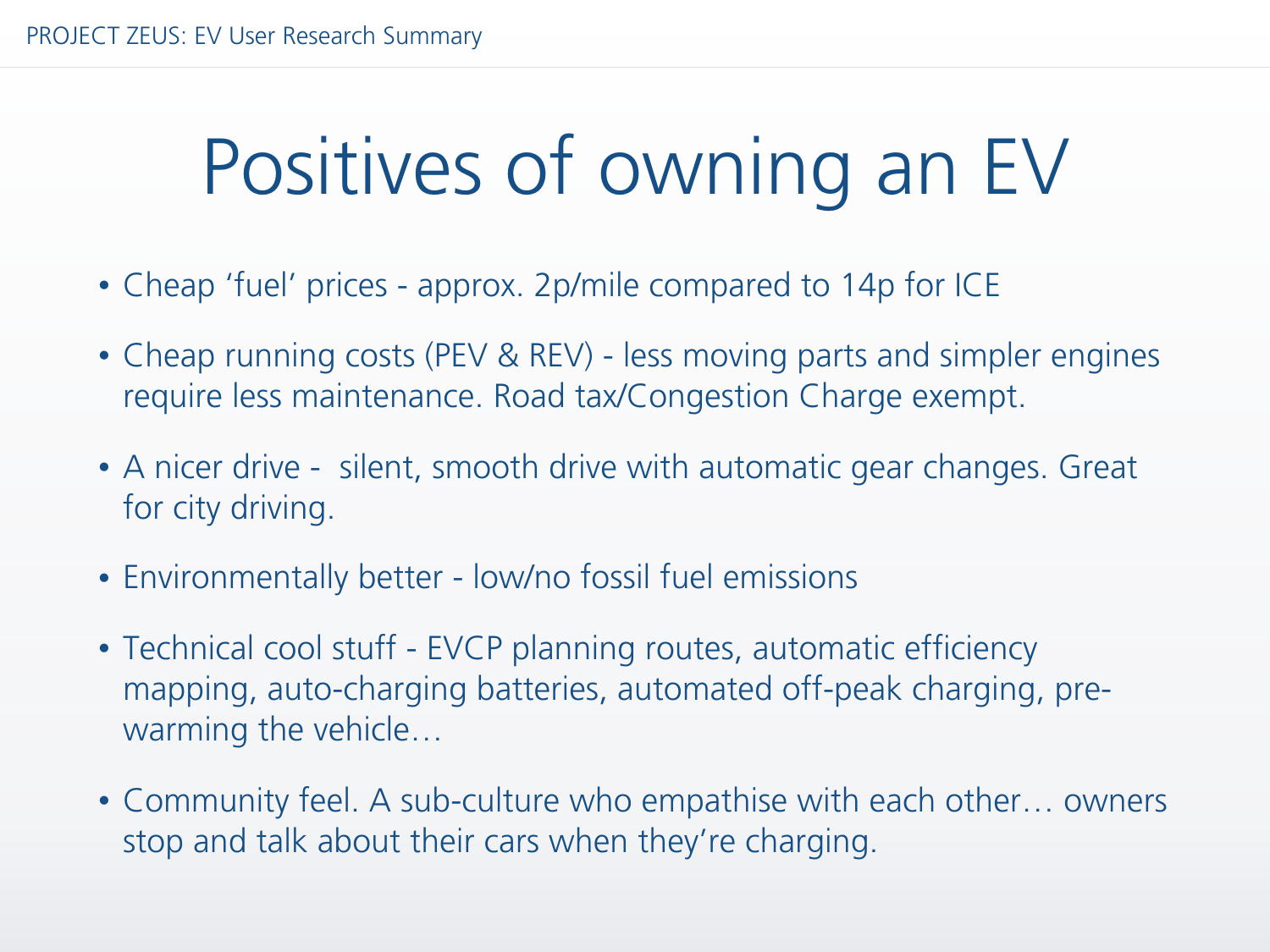## Negatives of owning an EV

- Range anxiety
- Winter range decreases
- Batteries take up a large amount of space fuel tank and boot capacity can be smaller
- Damage to battery/motor can mean the vehicle is written off
- EVCPs are an unreliable experience out-of-service or occupied
- Out-of-service CPs not assessed automatically relies on users contacting networks
- Inconsistency and fragmentation of the CP networks. Users have multiple apps and multiple memberships fees and access cards.
- Online EVCP searches unreliable ZapMap has the best search and info functionality but lag on status
- No way of reserving spaces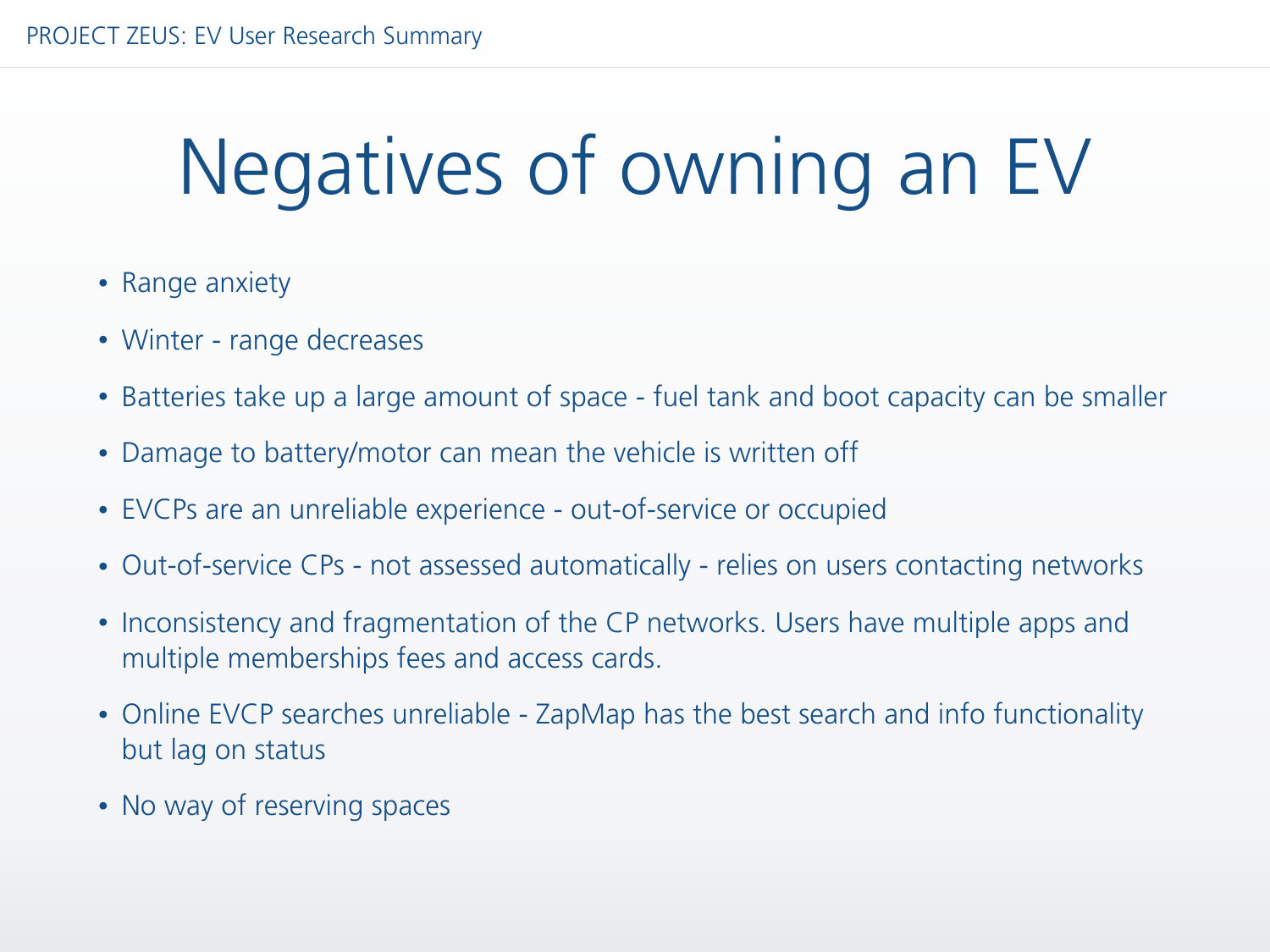#### NEGATIVES Users thoughts on ChargePoint Networks

*"Wow, this is all so confusing...I had no idea there were so many options! This is really going to put more people off going for a pure EV"*

Chris Kemp, Ampera owner

*"I started to look at charge networks… what a nightmare!"* 

Huw, EV owner

*"I still think one charge card, whichever one you have, should work at all charge points, imagine going to petrol stations and one only takes cash, another Visa, then Mastercard, Amex, debit card etc, I have three different cards and still can't use all the local charge points"* 

Skezza, Nissan Leaf owner

*"I don't understand, in a day where we have Oyster-cards and pay-as-you-go, why I can't just turn up at an EVCP and pay with my debit card"* 

Tracey Coughlan, Nissan Leaf owner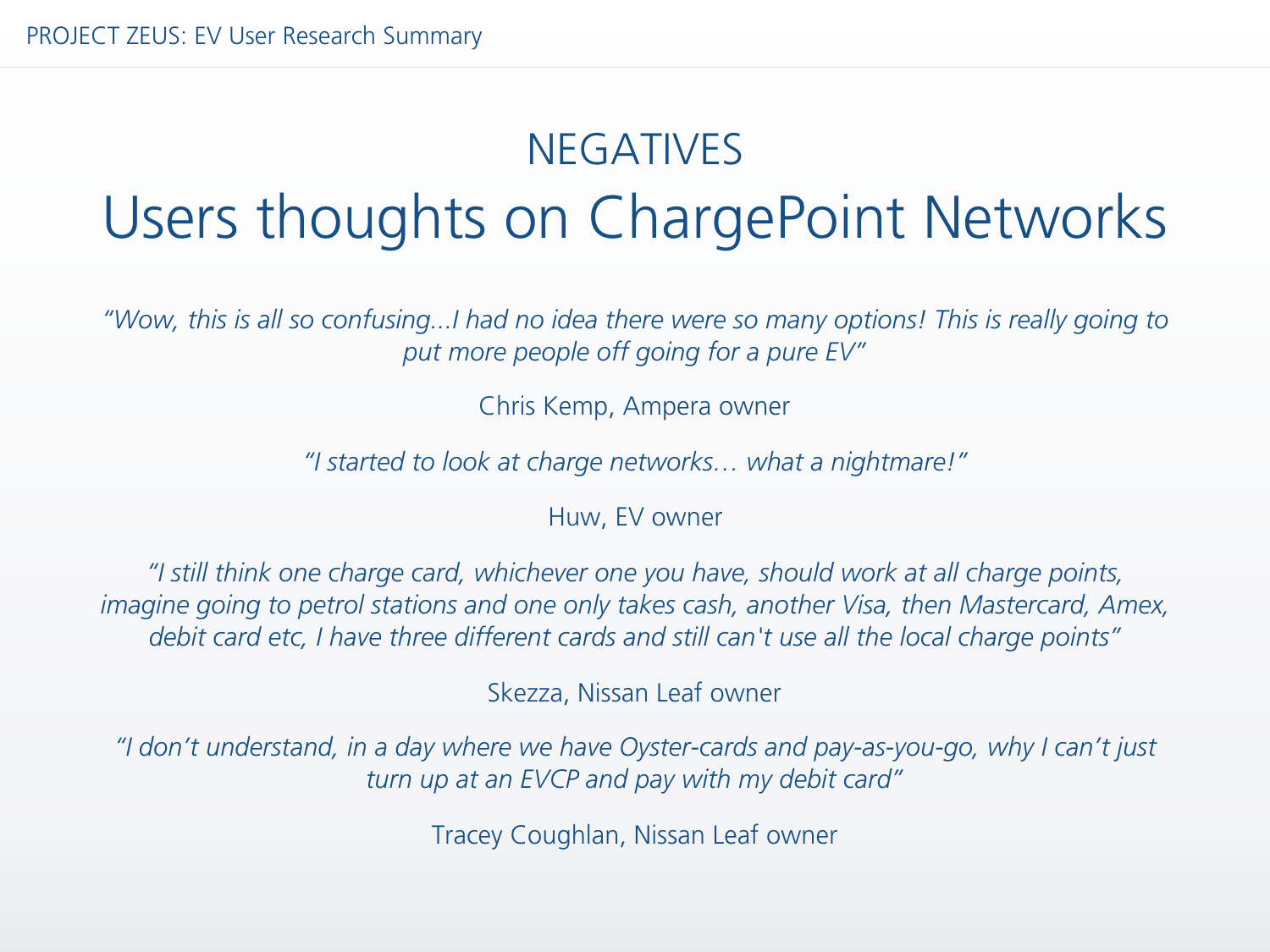#### A day in the life of a Plug-in Hybrid owner

- I own a BMW 330e Hybrid (range of 16m) which covers 80% of my journeys. It's my only car.
- I chose my EV based on my most common journey I live 10m from work so chose a small range
- I'm concerned about going on longer journeys so I chose the Hybrid which allows me to use fuel too
- I don't have range anxiety due to it having a fuel backup
- I'm amazed by its technology. It's only got 16m range but the battery recharges itself en route so I get more 'free' energy. When I charge at home it chooses the cheaper times and it heats the vehicle for me before I leave.
- I don't use networks or other ChargePoints that much. I occasionally charge at my destination and to do this I usually google the area to search for one.
- My friend owns a pure EV and is really clued-up about all of the networks. He says they 'ABC' (Always Be Charging) and he tries to take advantage of as much free charging as possible. He uses a lot of apps to find CPs but sometimes when he arrives he finds they're out-of-service - it doesn't seem to be very reliable. They used to be free too but that's changed with some so he avoids those networks altogether. His glovebox is full of different membership cards which he needs for each network - I don't understand why we can't have one system or just pay with a debit card.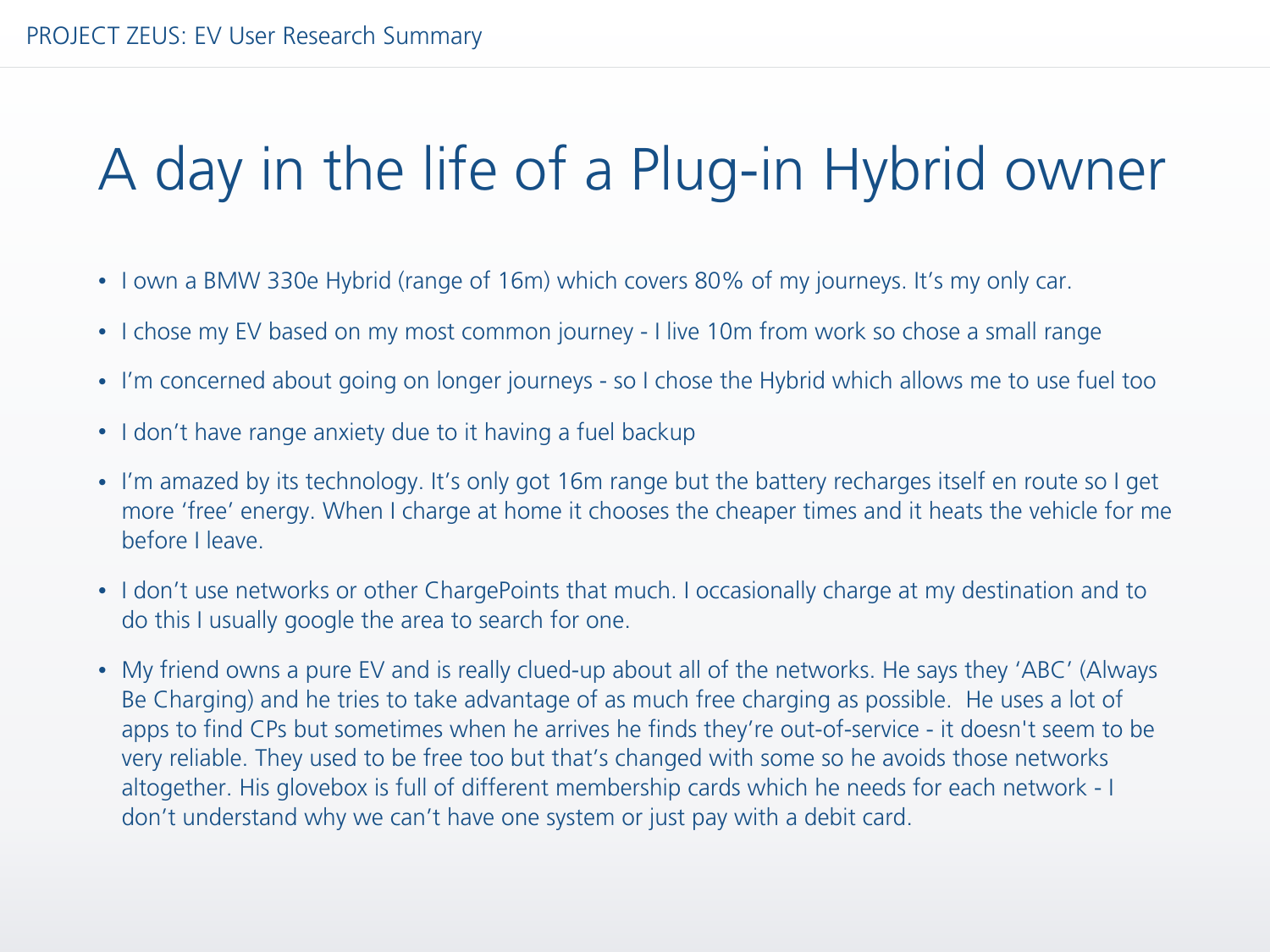#### A day in the life of a Pure EV owner

- I own a Nissan Leaf (range of 90m) which covers 90% of my journeys.
- I chose my EV based on my most common journey I live 30m from work so 90m is ideal.
- It was so cheap £500 deposit and £200/month hire… and the running costs are tiny.
- For longer journeys I use the train, a work carpool and also the Nissan garage give me a free ICE hire car for 14 days each year
- Some of my friends who own Pure EVs have a 2nd ICE car which they tend to use for longer journeys.
- I've only had the vehicle for 6 months and charge mainly at home. I know there are ChargePoints out there but knowing whether they're available and joining each Network is confusing. I've joined a local network but only used it a couple of times. Occasionally it is occupied so I have to wait. I had to pay £3.50 for the first 10mins and 50p for the next - its OK but its very pricey compared to home.
- Owning a Pure EV and being confused by Networks means I get 'range-anxiety: I've almost run out twice - It's a nervous experience, especially as my kids rely on me! I will have to plan a lot more than with my ICE and I often have to wait around at home waiting for it to charge.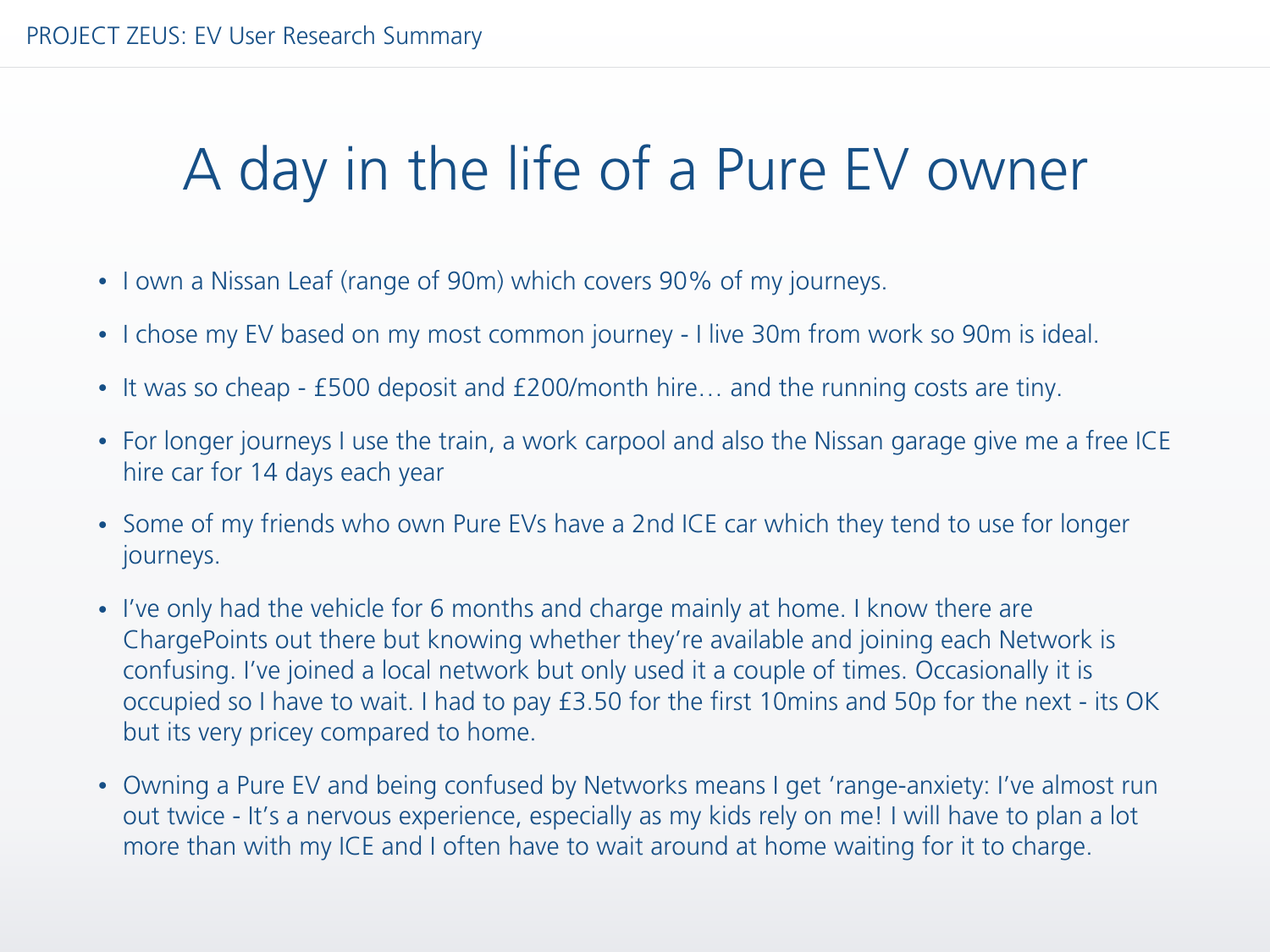#### About renting-out a parking space & EVCP

- Motivations:
	- To increase the number of EVCP's available, making it easier for EV owners
	- To bring in some easy, extra money
	- To give drivers better options than overpriced city/station parking
- There are a number of OPM's (Parklet, Justpark, Parkonmydrive) but only 2 promote EVCPs. For many people, JustPark was the only one that bought in any customers. Users say they prefer it's site and app too.

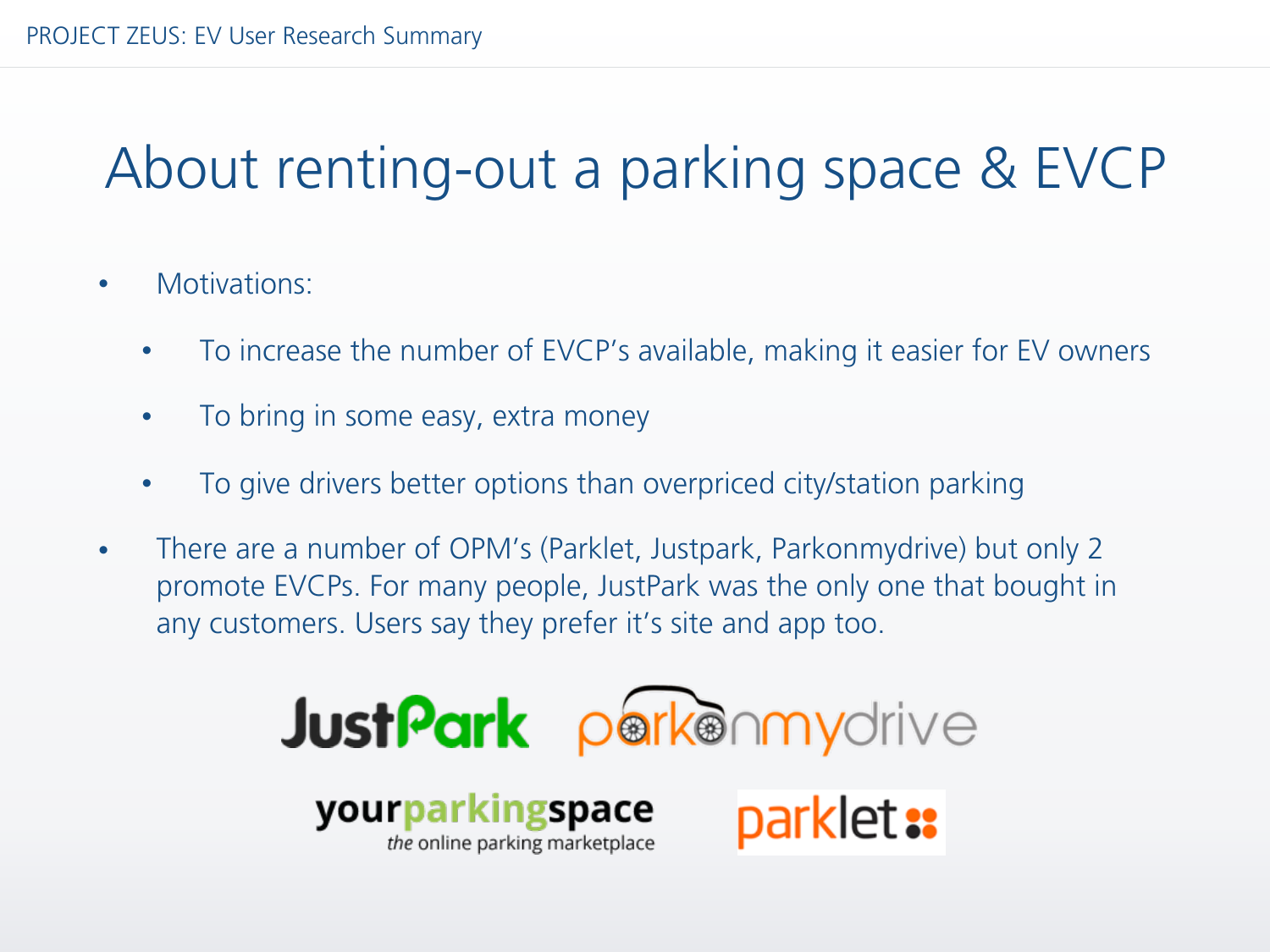#### About renting-out a parking space & EVCP

- There may be tax and legal requirements around renting spaces and charging for energy however these laws are often bypassed without issue. At most we should be aware of them and if any are updated that could impact the product.
	- Insurance/legal requirements for having a member of the public on your property
	- Tax requirements for receiving income over a threshold
	- Regulations regarding supplying electricity and charging for it
- City bookings can be very popular (100s over 2 years), Regional can be less (10 over 2 years) which can be dissatisfying.
- Some Vendors are not EV owners (even if they have an EVCP) they don't fully understand connectors and CP types.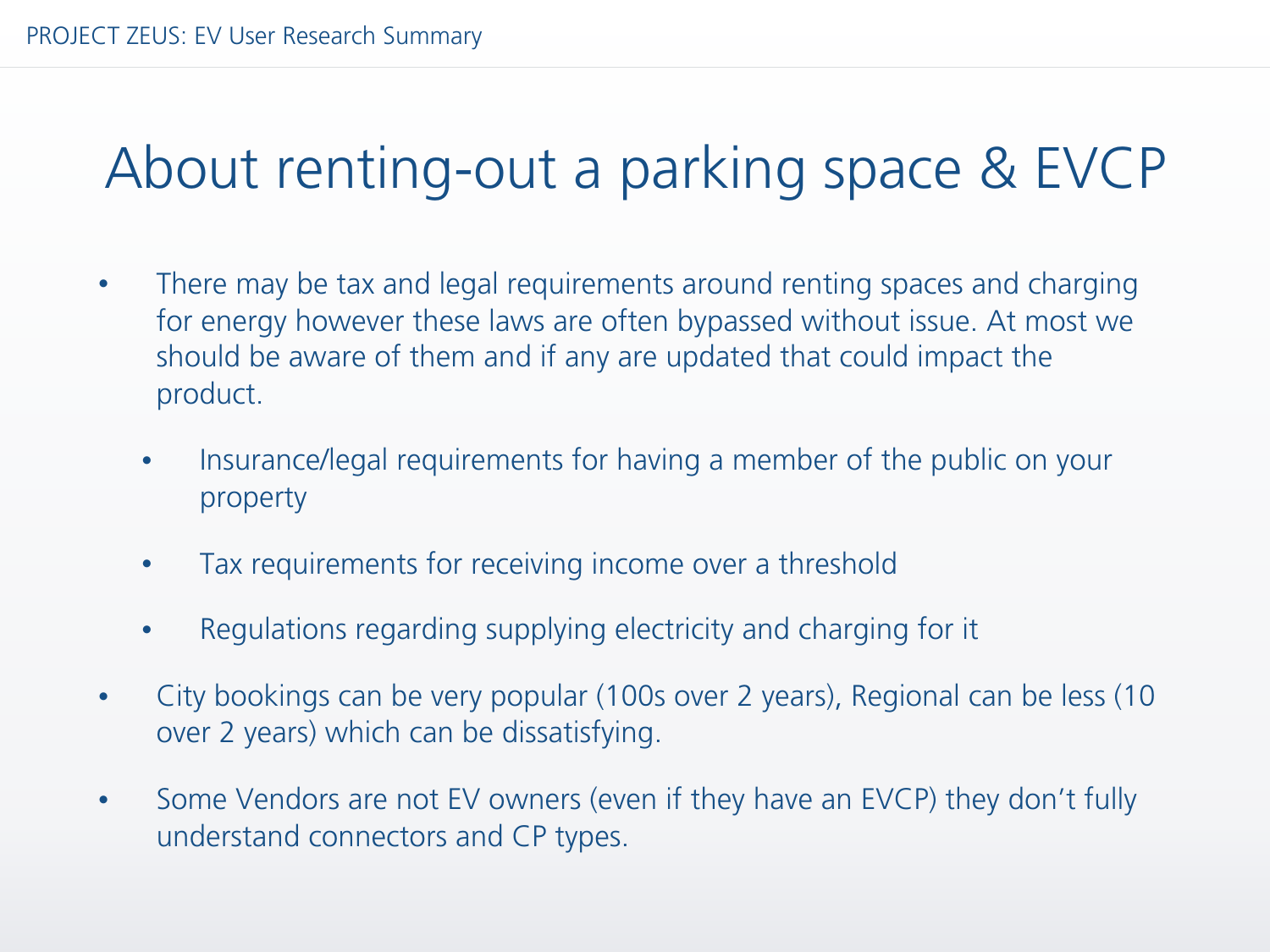#### About renting-out a parking space & EVCP

- Some Vendors rarely meet or communicate with their guests however Vendors who do tend to get more positive ratings/reviews.
- Many Vendors were not interested in making a profit from their quests' charging and were motivated more by increasing the EVCP's in their area. They were unsure how to measure the amount of energy being used however they would like to know exactly what they used and charge accordingly. Having an EVCP was seen as a draw for people to book.
- A Vendor (no EV) had no idea how much it cost to charge an EV and felt £5 was reasonable. Charge cost misconceptions exist. (NB. she always met guests so has high effort per booking)
- One user mentioned about changing his prices in relation to demand (higher when less local availability existed).
- Some people's EVCPs are open access, some have a key access.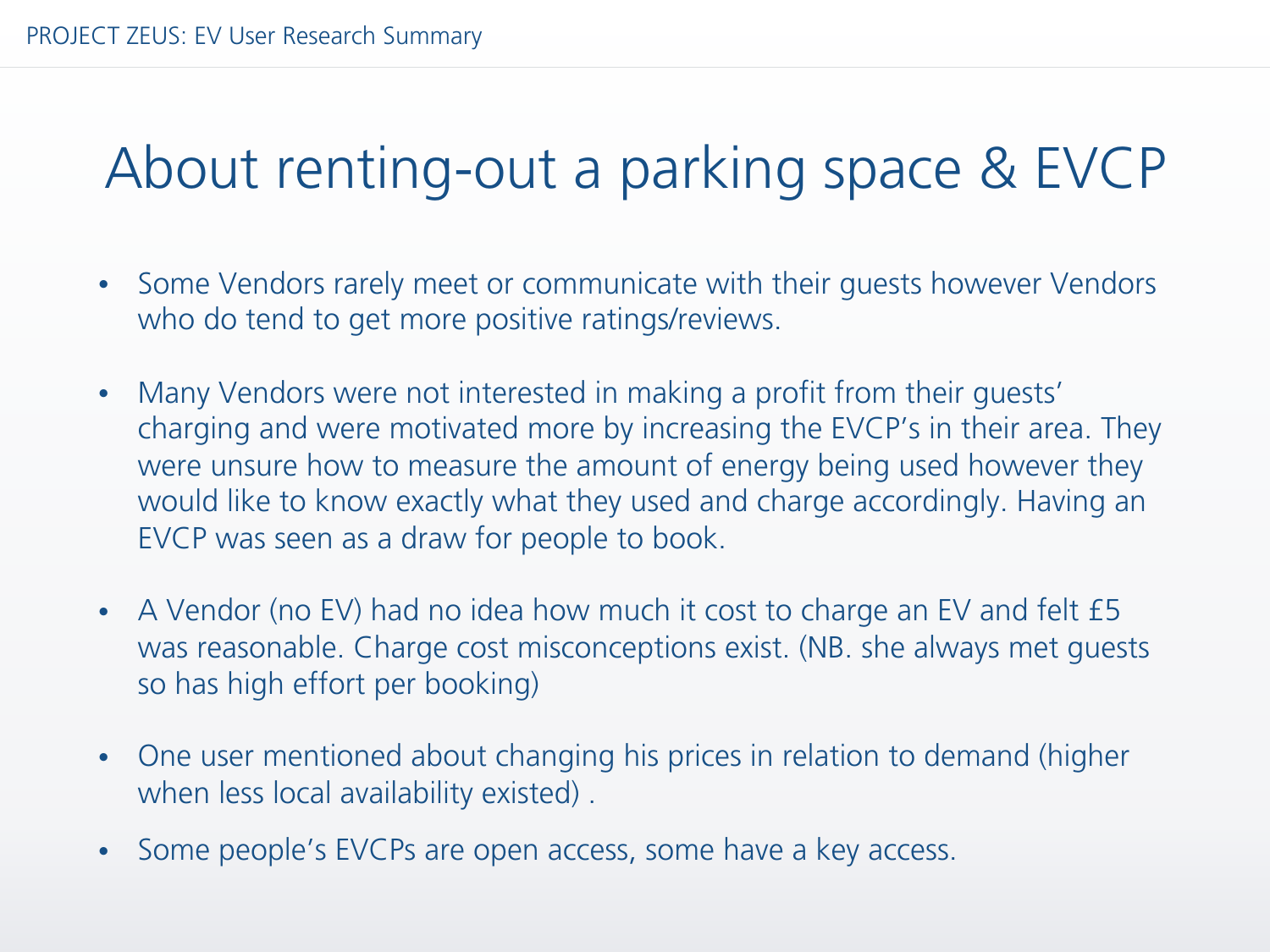#### The experience of Vendors receiving a booking

- A vendor's space can be 'instant-booking' or 'request-booking'
- They receive a text and email notification that a booking has been made/ requested
- Sometimes a guest has questions that need responding to
- Once accepted, they receive confirmation of the booking with details about the user and vehicle (car make, model, colour and registration)
- Many Vendors rarely see the quest, sometimes they just see the car appear in the drive (in which case its reassuring to verify it's the correct guest)
- Users can see their booking calendar and history online
- The proceeds become available 24hrs after booking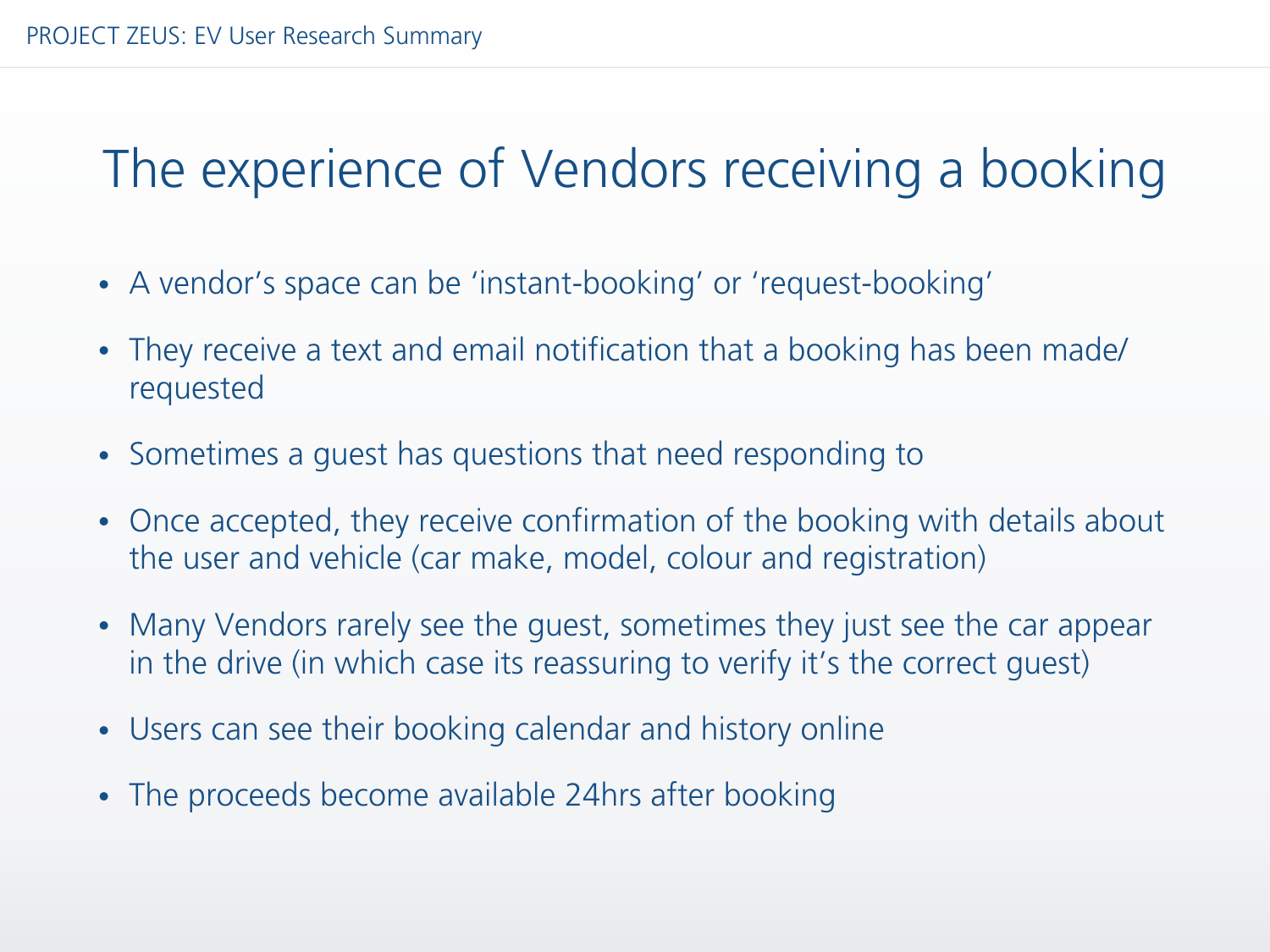#### Key Features of JustPark and the benefits of renting-out spaces

- The search and map are the key features
- The app allows it to be easily used whilst on the move
- To begin with, it can be a disconcerting experience having a stranger on your property. The following features help assuage fears and help new Hirers and Vendors become active users:
	- Messaging helps users find out how the scheme works, who they will park with and what the space is like. (even with an Instant booking option some new users contact a Vendor to ask questions)
	- Seeing photos and Streetview helps users scope-out the space
	- Reviews qualify Vendors and Hirers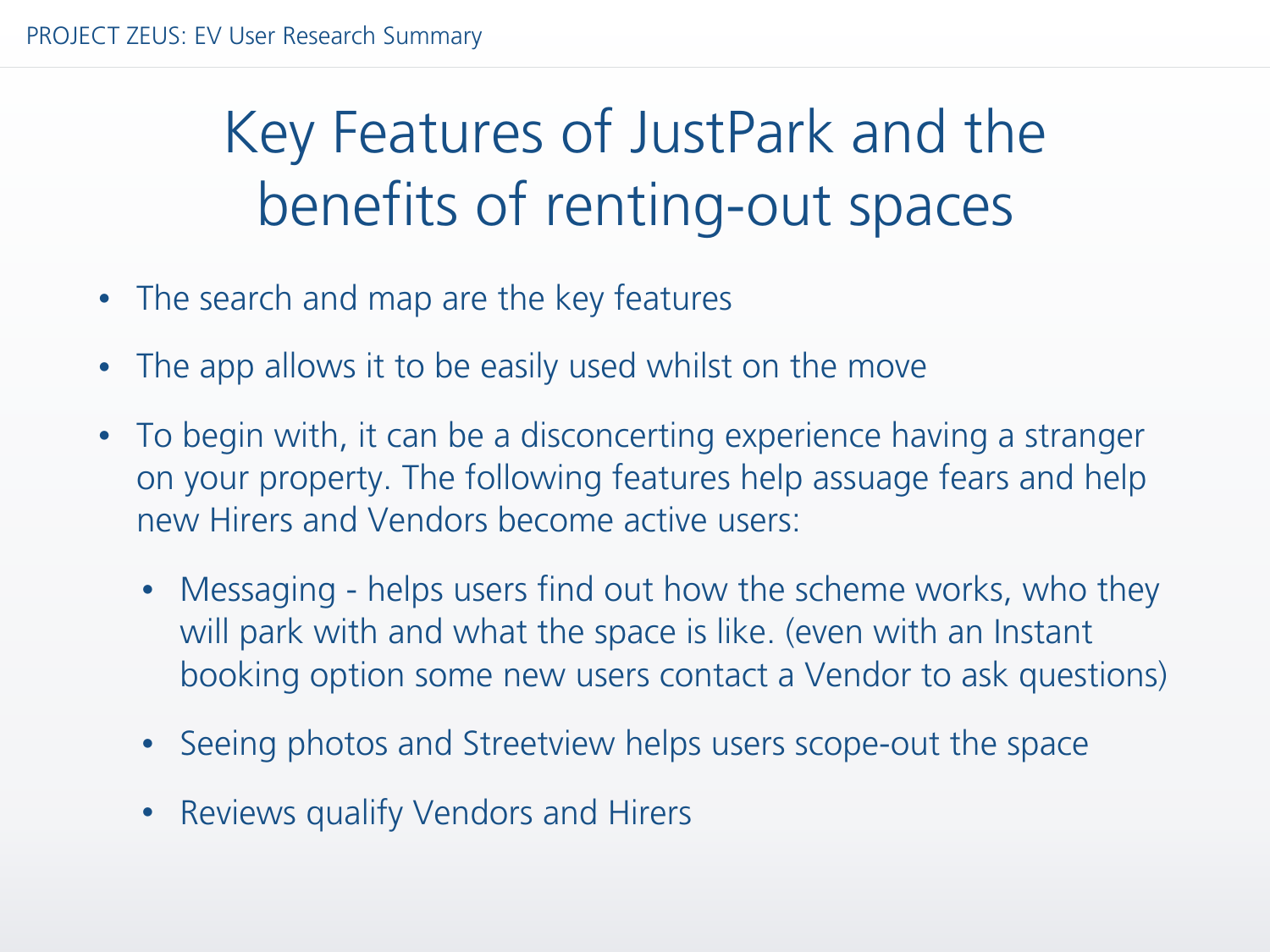#### Key Features of JustPark and the benefits of renting-out spaces

- It's one of the few OPMs who allow filtering to show EVCPs
- Users can filter spaces by cheapest p/hour and cheapest p/day
- JustPark have installed EVCP's in their users homes for free/low cost (Gov. backed initiative?)
- It provides free Public liability insurance to it's users (and is the only OPM to do this)
- Customer services help answer concerns and resolve issues
- Printed ticket (not common with p2p spaces but is required for some monitored carparks i.e. council carparks)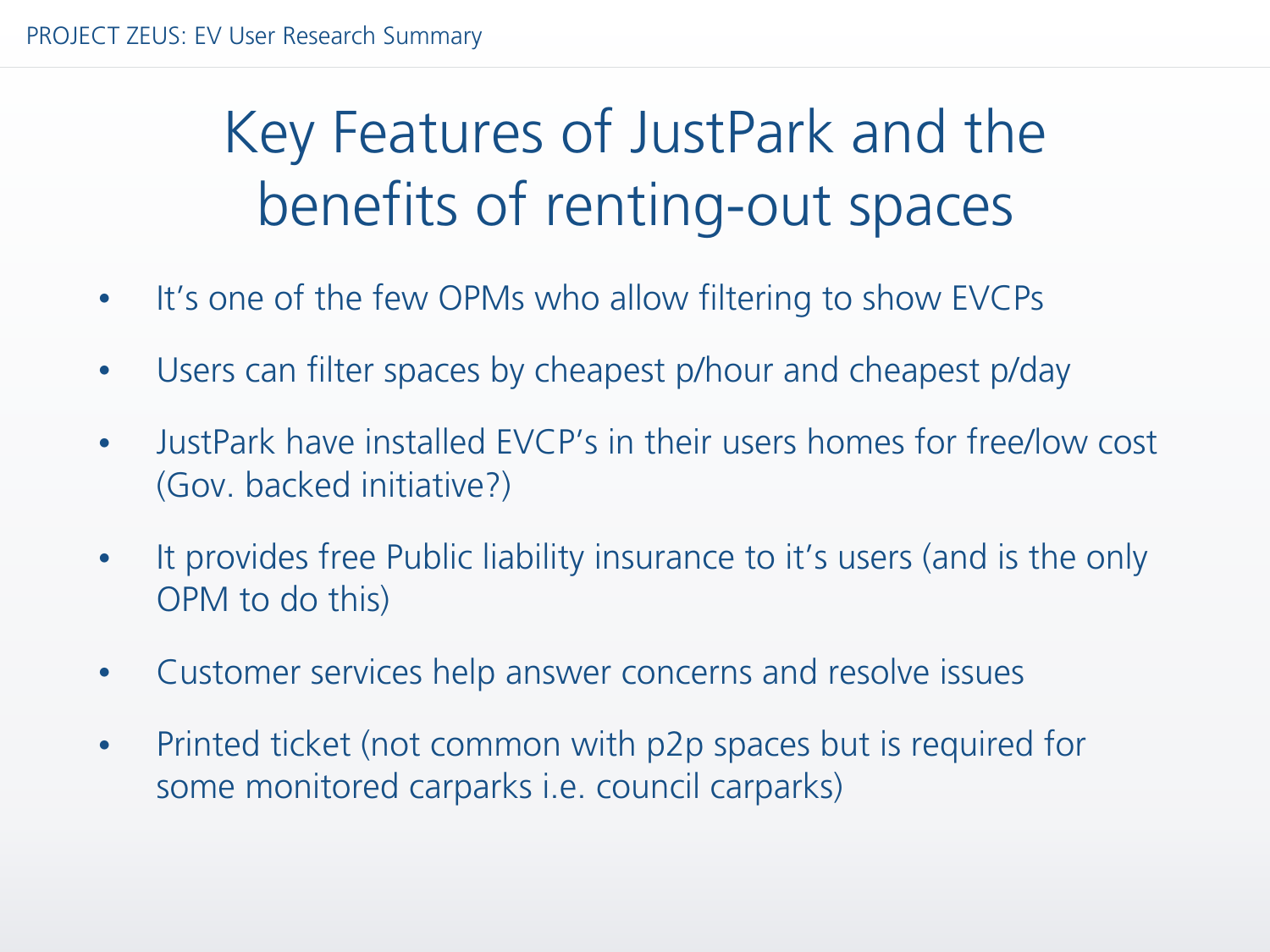#### Key Features of JustPark and the benefits of renting-out spaces

- They charge 20% to the guest. They take money and hold it from the point of booking then issue it 24hrs after the booking. They have a £10 minimum withdrawal.
- They allow you to withdraw money manually or via monthly debit
- Vehicle ID: make, model, colour and registration let Vendors verify the guest
- Instant-booking (no hassle option) as well as request-booking
- Allows hourly/daily/weekly bookings and prices. Hirers can book what they need and Vendors can take multiple daily bookings.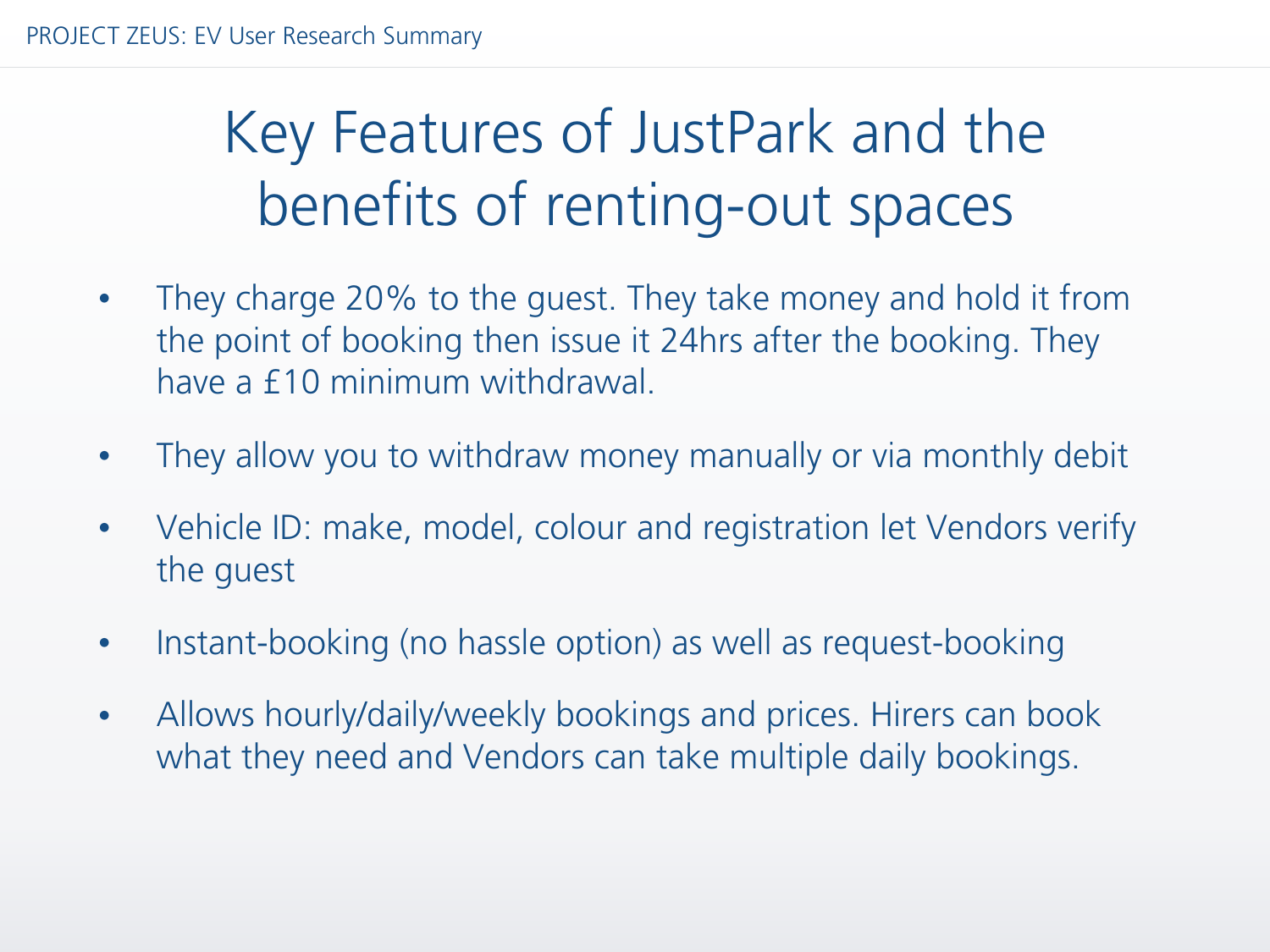### What JustPark doesn't do so well

- Most hosts have never (or rarely) rented-out their EVCPs (even though JustPark promoted and filter EVCPs)
- Some Vendors have had way less bookings than they expected. Having an EVCP didn't boost bookings.
- No way for adding a specific fee for EVCP usage.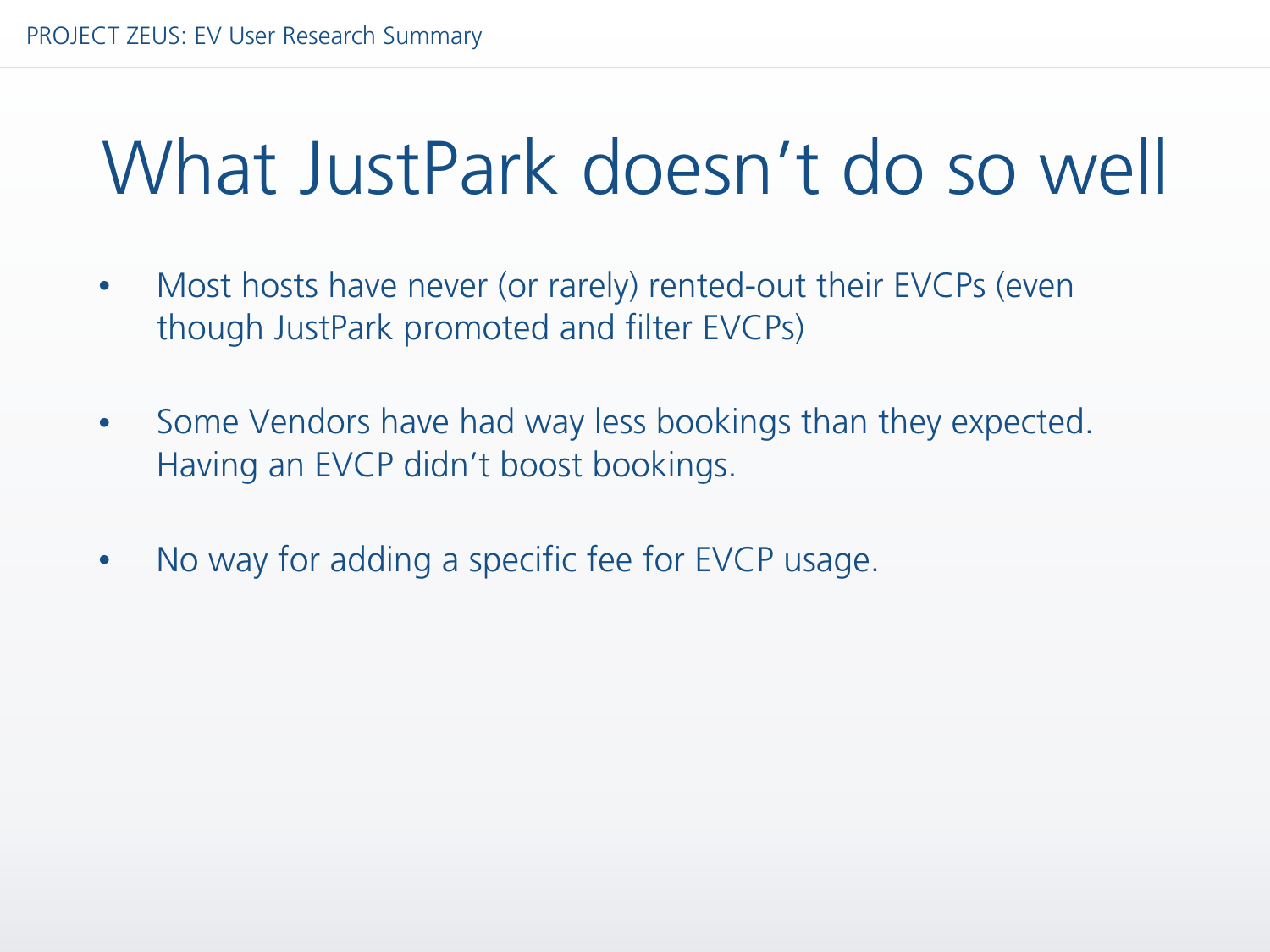### Constraints on measuring usage

- We currently have no method of measuring the energy usage at a ChargePoint.
- We cannot measure how long a vehicle has been charging for so we will make a calculation based on the booking duration and car/ battery type. This will most likely be 1hr, 4hr and 10hr periods.
- Due to the above we will need to work on the messaging of usage/ billing so it is easy for the user to grasp.
- When methods for measuring usage are devised we will integrate them into the product.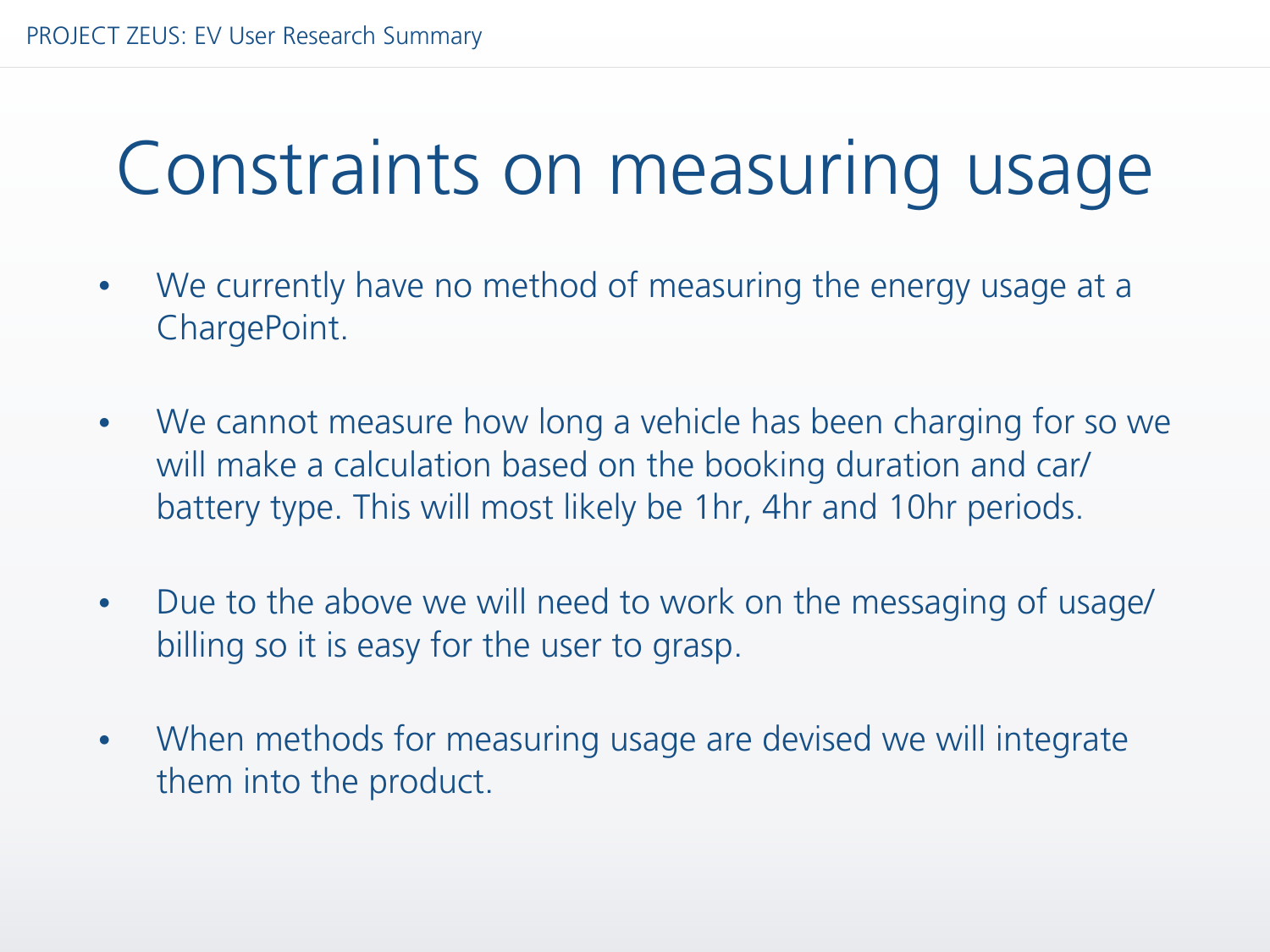### Recommendations

- Provide a map and search tool to allow users to easily find EVCPs.
- Allow drivers to easily see if an EVCP is available.
- Provide up-to-date information on EVCP status (whether it is in service or not).
- EVCP type and connector:
	- Prompt Vendors to indicate what type they have
	- Provide visual information of types to help users understand what kind they have.
	- Provide filters (consider automating based on a Hirer's car profile).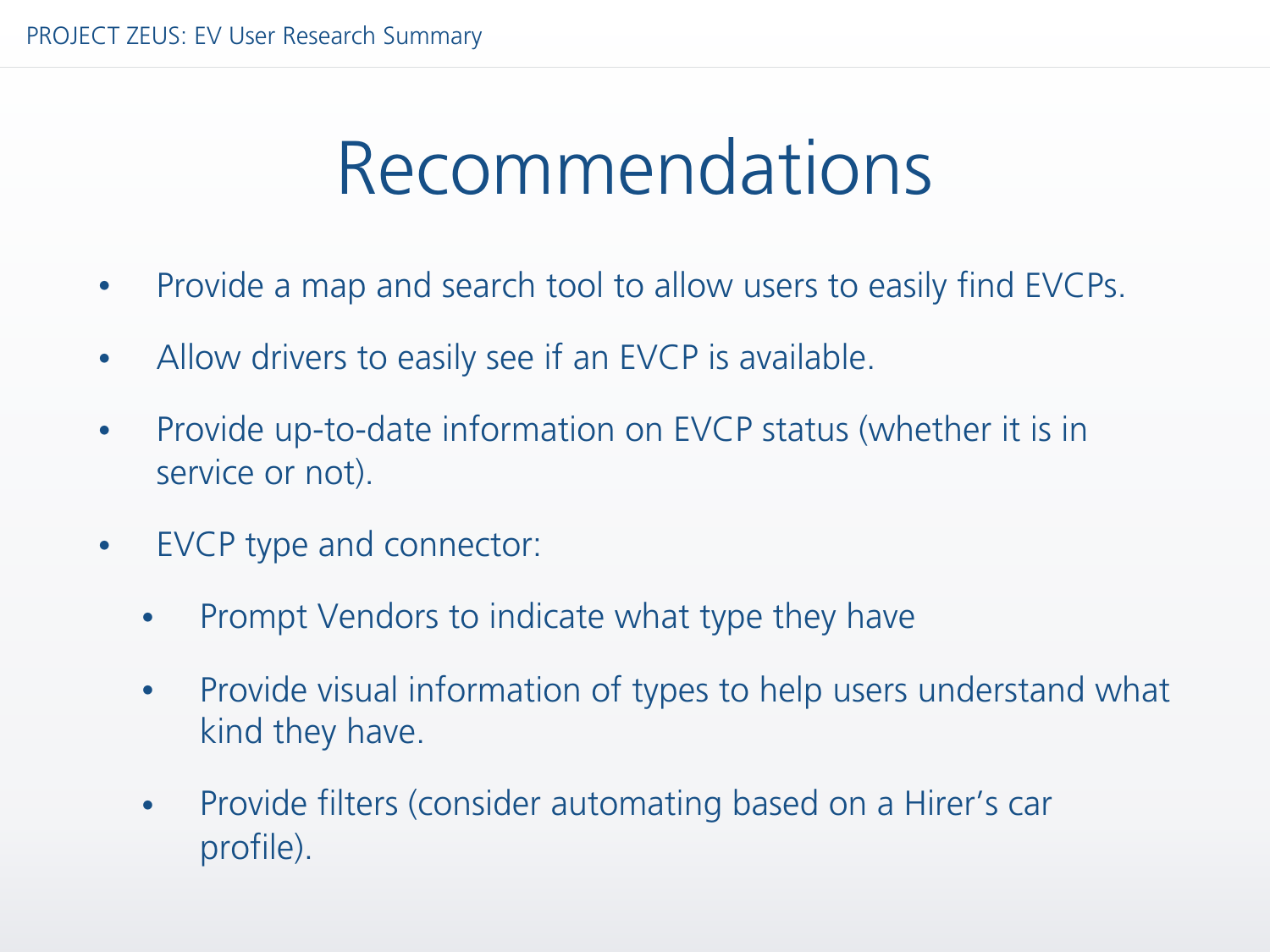### Recommendations

- Allow price-based filtering users want to find the cheapest options
- Allow Vendors to separately price their EVCP and parking space.
- Provide quidance (or automated fees based on car type/duration) on how much Vendors should bill.
- Allow varied time slots from 1hr to a day (multiple days being booked consecutively). NB. 30min slots maybe an option in the future.
- Reassurance for new users can be achieved through messaging, ratings, user profile images and streetview/drive photos. Research suggests messaging is the most effective.
- Tie-in with GPS/Satnav features to quide Hirers to the EVCP they have booked.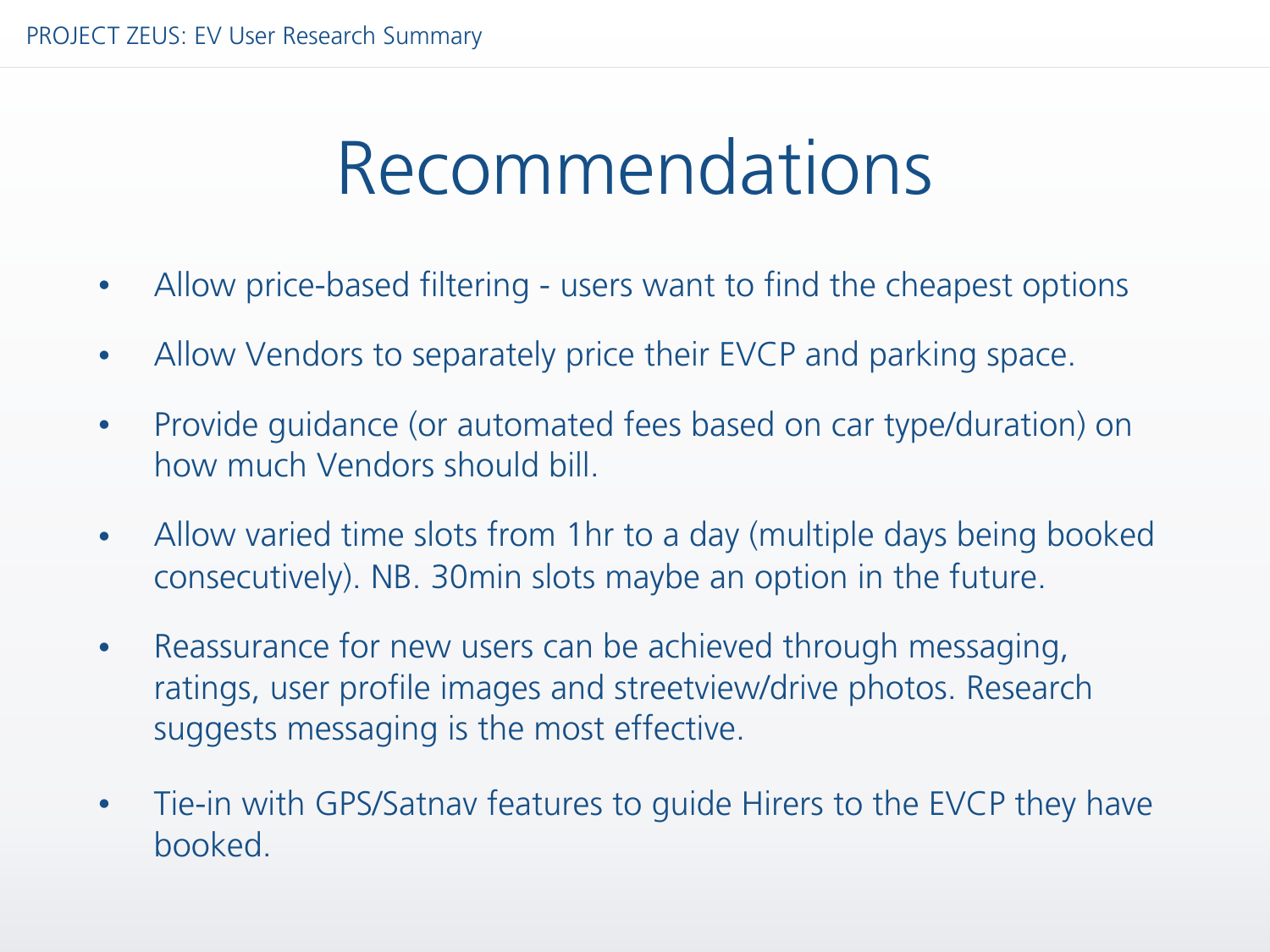### Recommendations

- Utilise popular UX patterns from Uber, Airbnb and JustPark.
- Undercut JustParks fees (minimum withdrawal and commission) to increase appeal.
- Offer Free Public Liability Insurance being connected to someones energy supply has the potential for more risk than simply parking at someone's property.
- Account for 'low stock':
	- We won't have any EVCPs for launch so show OpenChargeNetwork's data so the product is useful (and in general showing more EVCPs is of benefit).
	- Launch a marketing campaign and an MVP sign-up site to get Vendors onboard before product launch. Promote 'Vendor sign-up' over 'Hirer search' on the homepage.
- Utilise community shows (LCV Milbrook) and forums to recruit Vendors.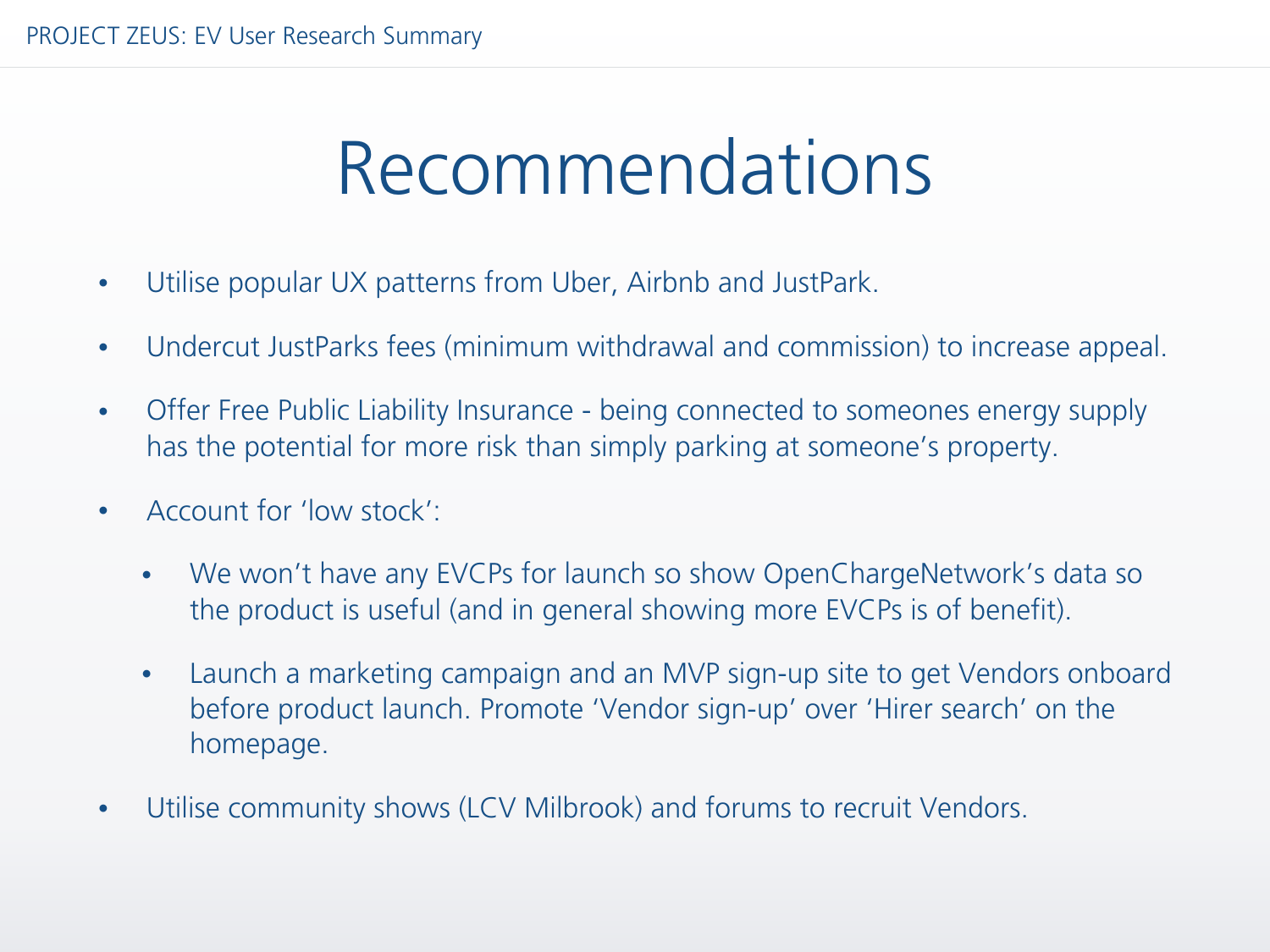### UPDATE: Driver/Hirer Research summary & recommendations

- Users that have already charge their EV's at a member of publics EVCP are a very small % and are hard to assess and recruit
- We spoke to 3 users who have hired EVCPs/spaces using Gumtree and JustPark
- This far from decent number to draw solid conclusions nevertheless some anecdotal insights arose which are well worth noting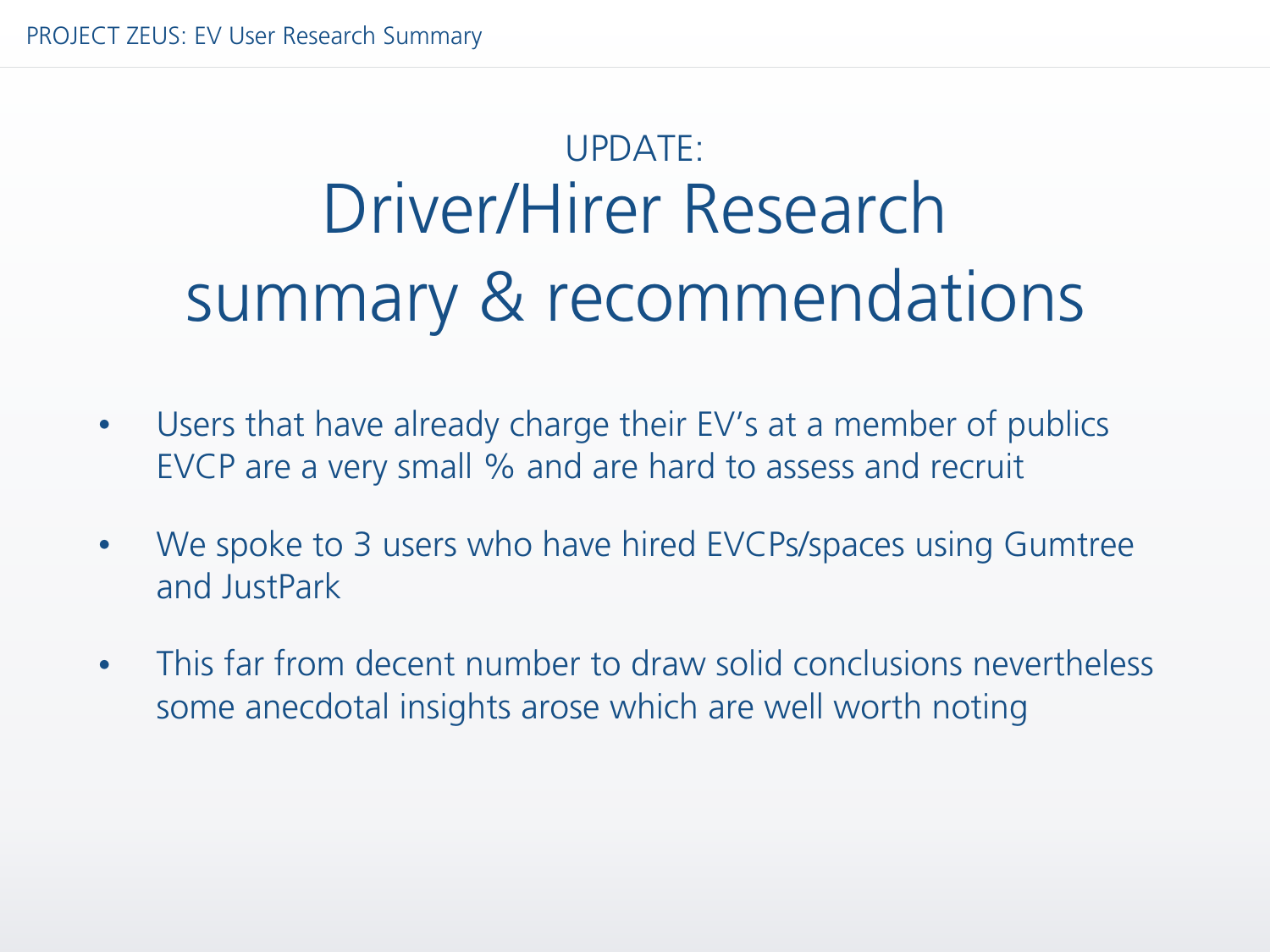## Drivers insights: Security

Owners are concerned about having a stranger on their property… likewise, Drivers are concerned about leaving their vehicle in new areas with unknown people where their vehicle is perceived to be prone to car crime or damage.

Features help users over come concerns: messaging, streetview, photos, 'secure parking' tagging (CCTV or gated access). Users even go offsite to check streetview and Police crime rates for the area.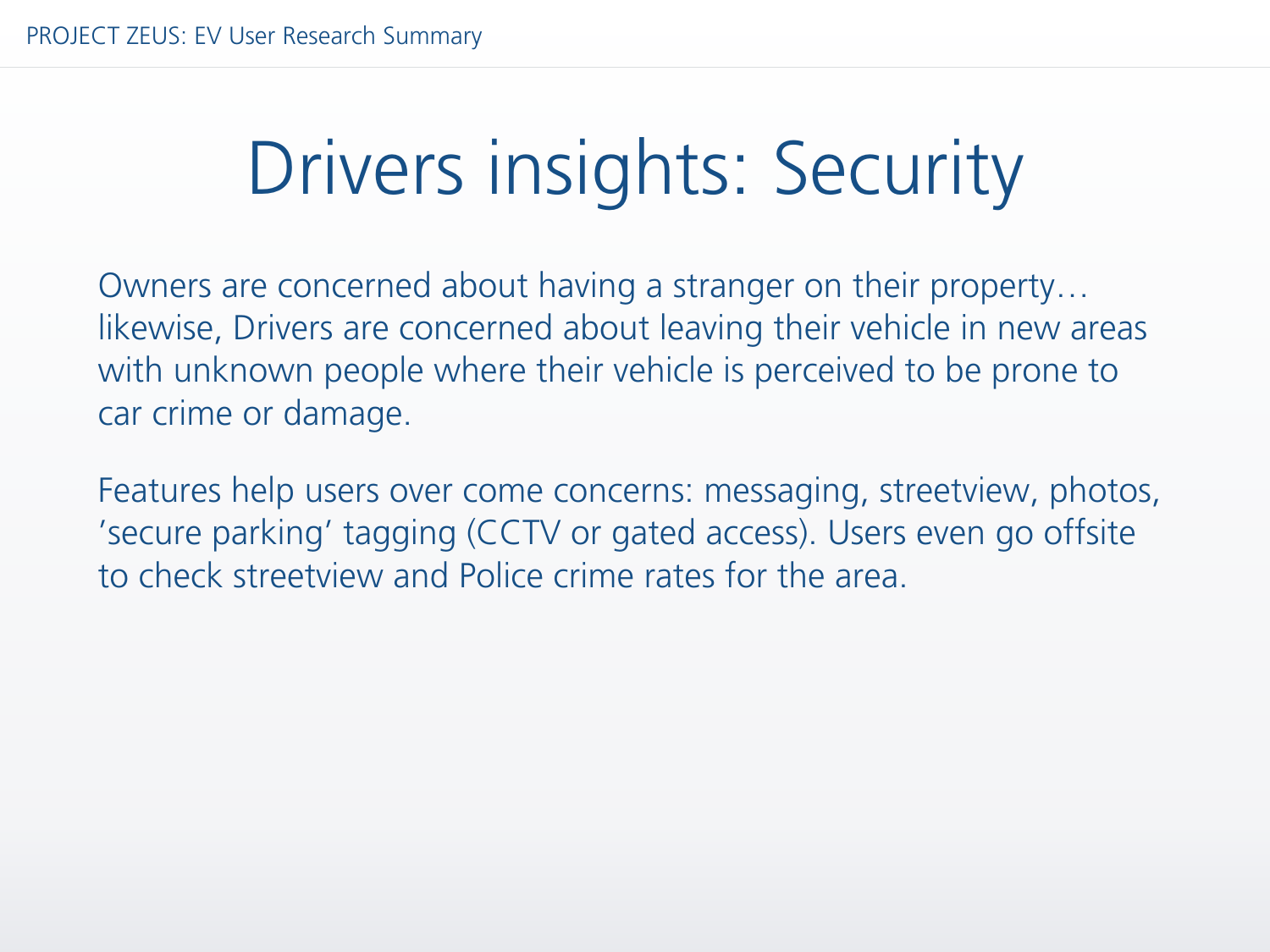## Drivers insights: Charging connectors

Connecting isn't as big an issue as we had assumed.

Many people have never reported issues with connecting, although some owners allow internal 3-pin plug sockets to be used which could be a risk.

Some drivers want to know if a socket is in or outside of the property as this means access is required.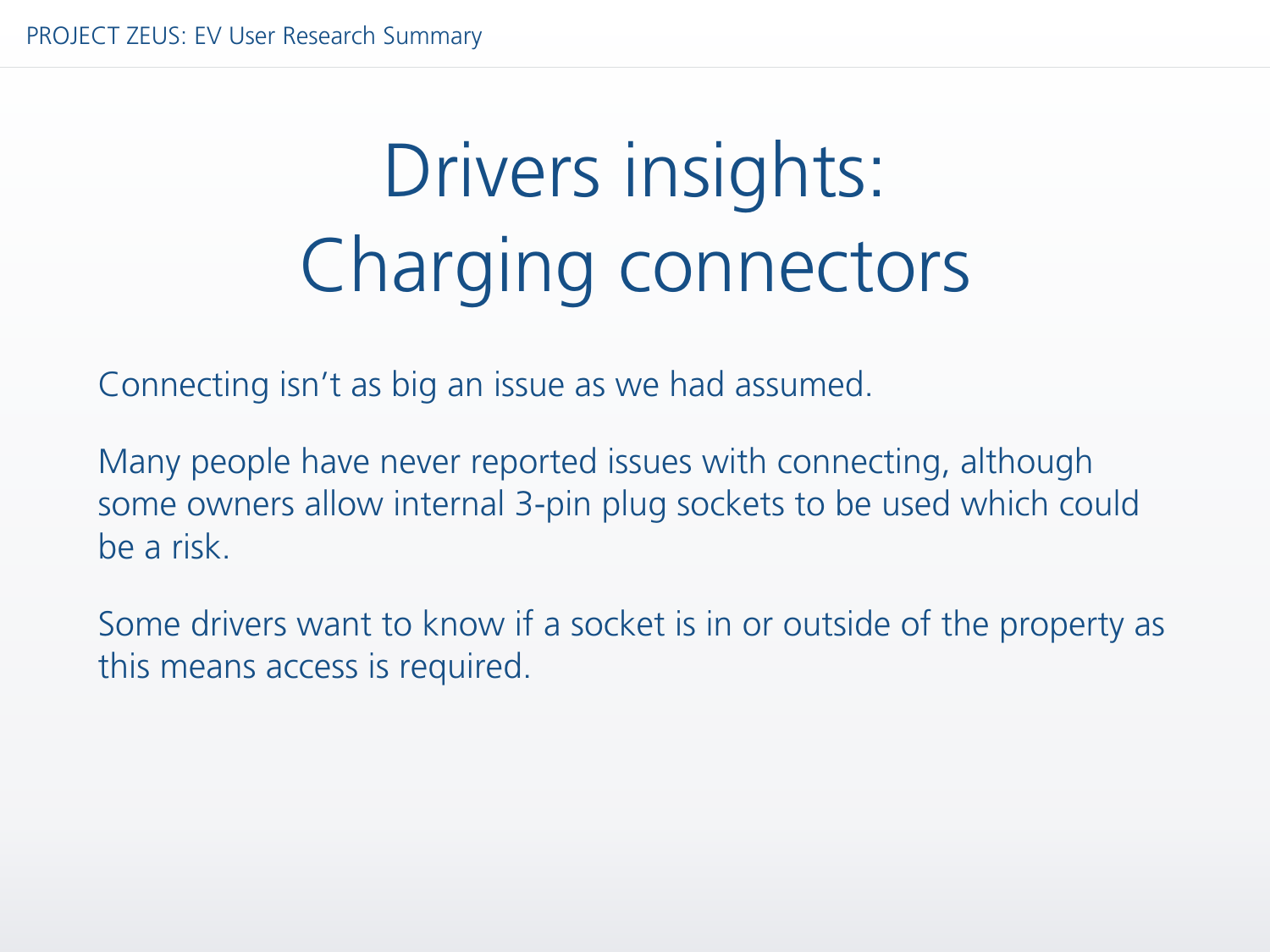## Drivers insights: Cost

Vendors and Drivers are vague about what to charge/pay for EV charging. Many users do not know how much energy is used and the sheer variety of variables makes it hard to estimate.

Some users feel JustPark is expensive (they add 25% commission) this means Vendors spaces are more expensive than they indicate. Some drivers wish to suggest a lower price to an owner (and do this on Gumtree via messaging) but there is no way of overriding prices in JustPark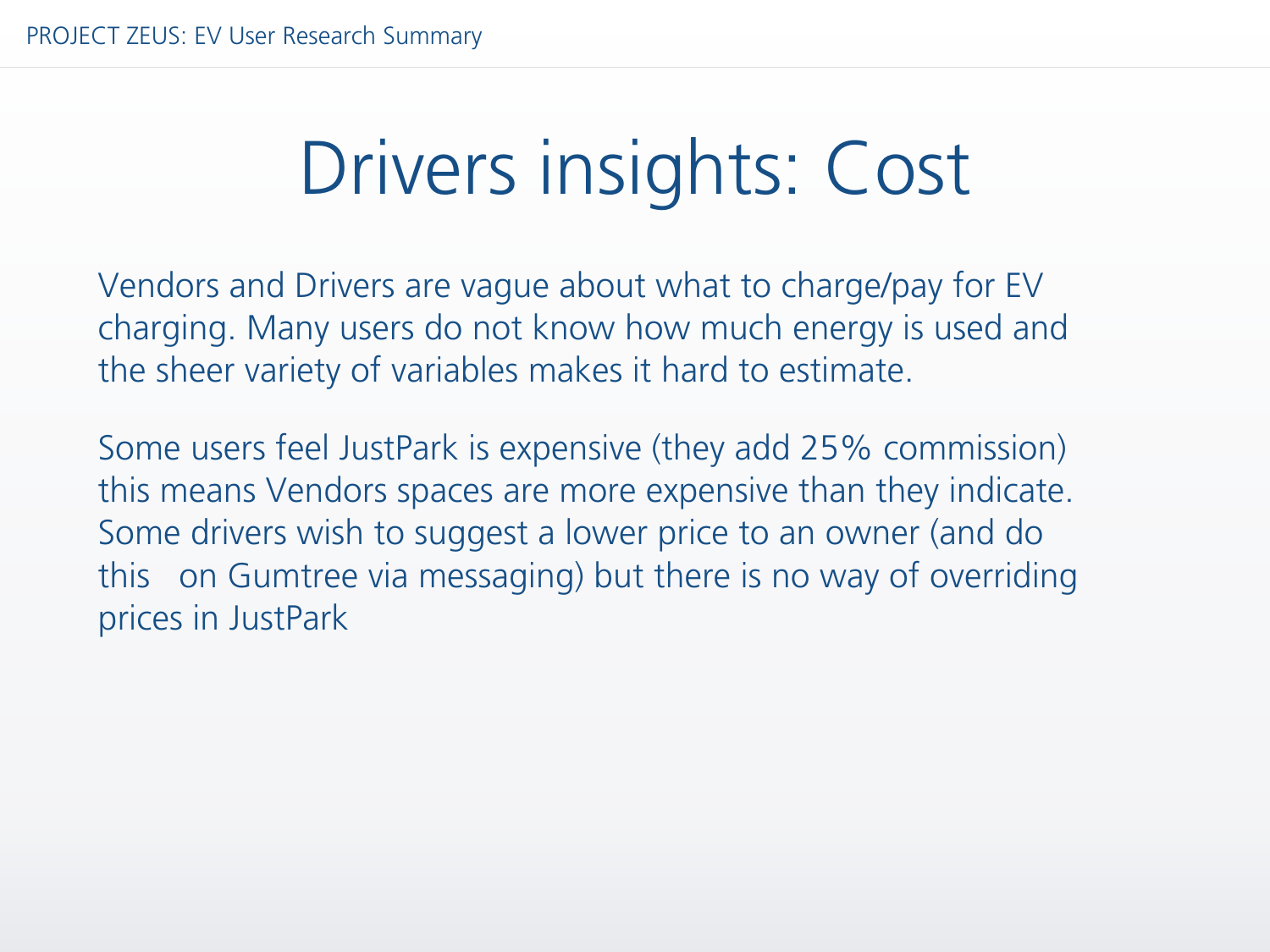### Drivers anecdotes: Josh

- He has used EVCPs in London for 3 years and NEVER come across one at a household. He feels they'd only exist in suburbs/regions. This may be due to urban areas not being residential or residential urban properties being multi-storey/apartments which means that EVCPs are on-street and accessed via access codes
- Positives of OPM:
	- he can reserve a space (unlike with CP Networks)
	- he can prepay (no fumbling with coins in the rain)
- He uses the street name and postcode to both retrieve an EVCP he's searched for and to direct him to that EVCP (plugs it into his phone/ satnav)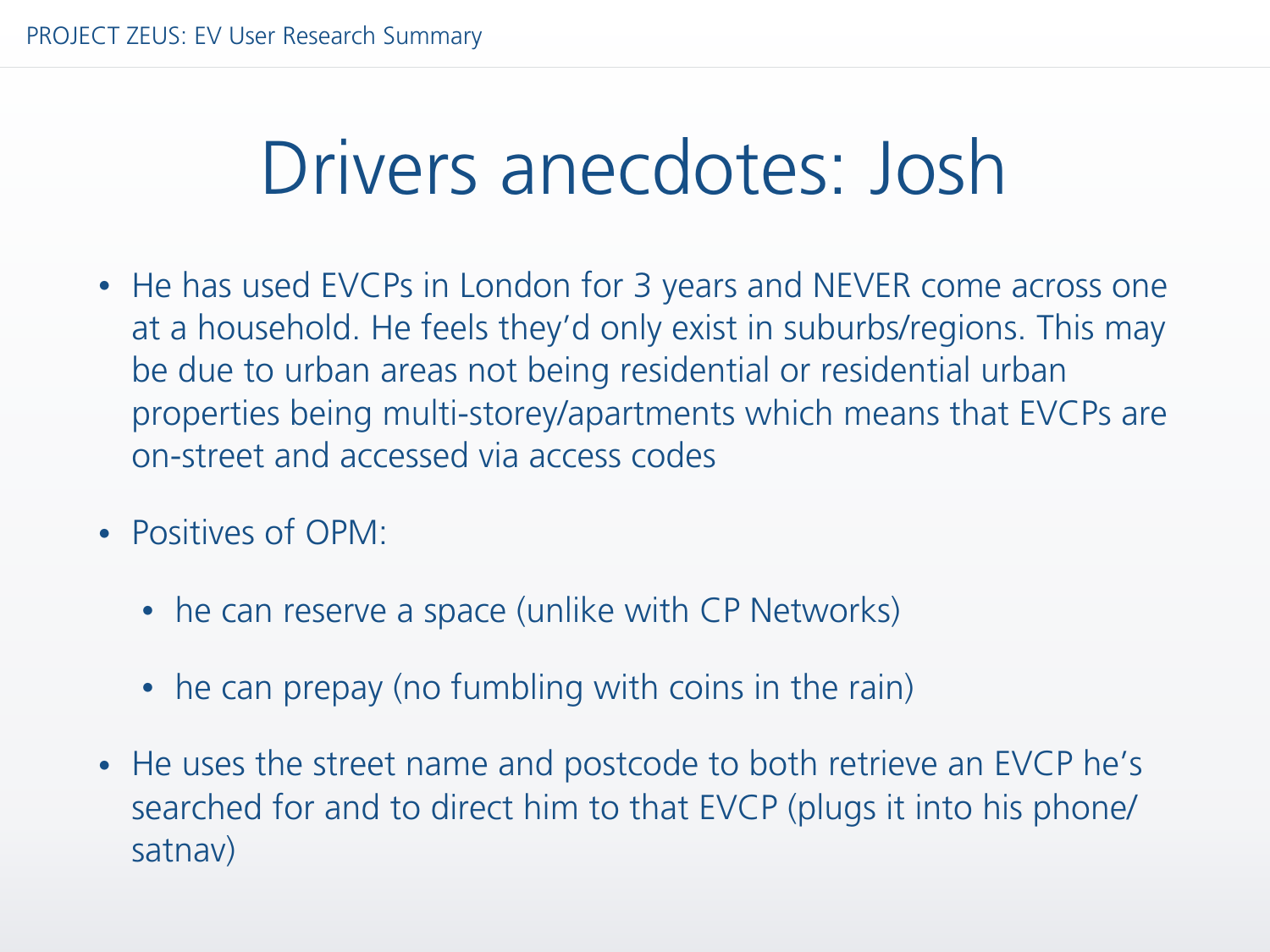### Drivers anecdotes: Josh

- He wants to know CCTV is available so he feels his vehicle is safe
- Access codes can be given for on-street charging. Are these one-time or could they be abused?
- He often has to complete his journey via public transport so knowing walking times to those is important
- He expects the OPM to tell him how much he should charge/pay for an EVCP (he'd expect that time is the influencer of cost)
- he wants to feel secure about the person parking at his house the website could do a security check of sorts, he mentioned if he could tell if the person was friendly that would help (achieved via messaging and reviews)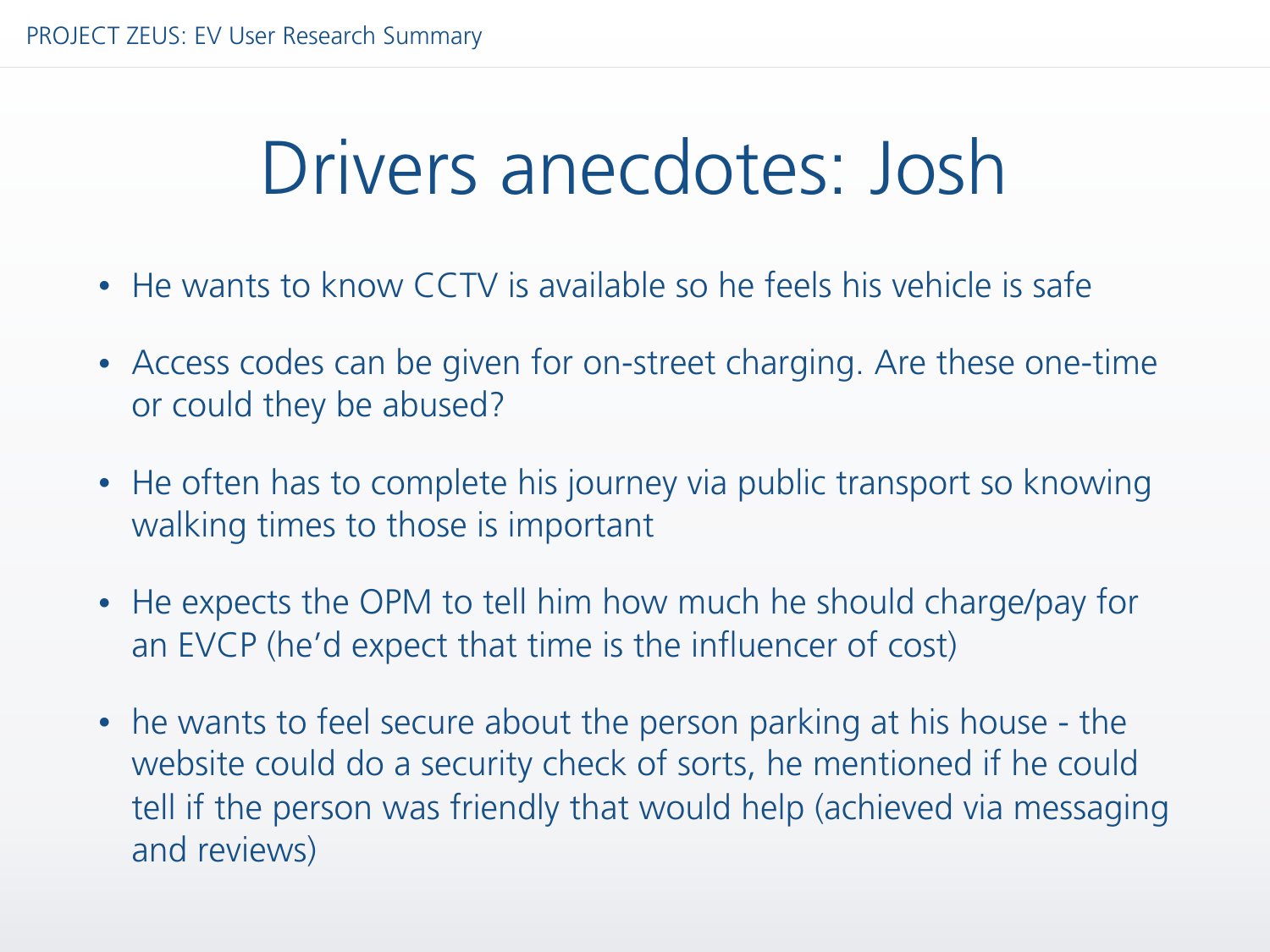## Drivers anecdotes: Ajay

- He mainly uses Gumtree he likes being able to negotiate the price. He can easily email/call the person to negotiate and also run checks (and this is why he prefers it to JustPark/Parklet which he would use more if they had flexible pricing)
- He ALWAYS charges in an interior 3-pin socket he runs the cable through the window
- He runs his own checks to know if the space is genuine, safe and not a scam he asks for:
	- photos of the space (is it genuine? can my car be trapped in?)
	- a copy of a utility bill (picture of) to prove address is correct
	- contact details of people who've stayed before he checks these as 'referees'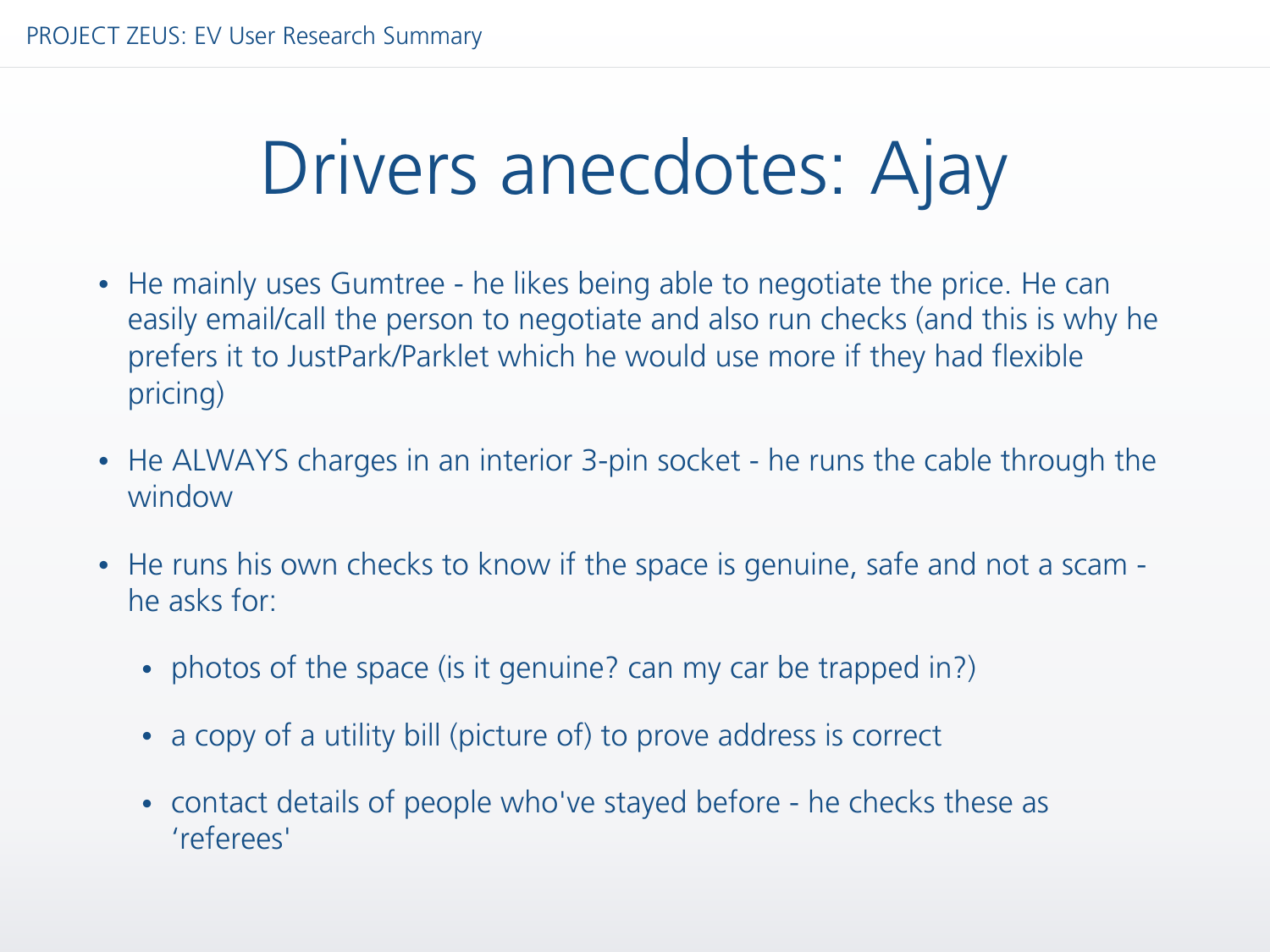## Drivers anecdotes: Ajay

- His opinion about our proposition of peer-to-peer charge-sharing:
	- wants to know if the socket is inside or outside of the property
	- would like a message when his battery is full
	- wants to know Vendors are genuine to read reviews from other quests
	- wants to negotiate on price
	- perhaps a loyalty scheme for return guests?
	- likes officially tracked payments (safer than cash and can use it for tax returns)
	- unsure of exactly how much to charge but would charge a lower hourly rate for longer stays (£8 for 8hrs, £3 for 1hr)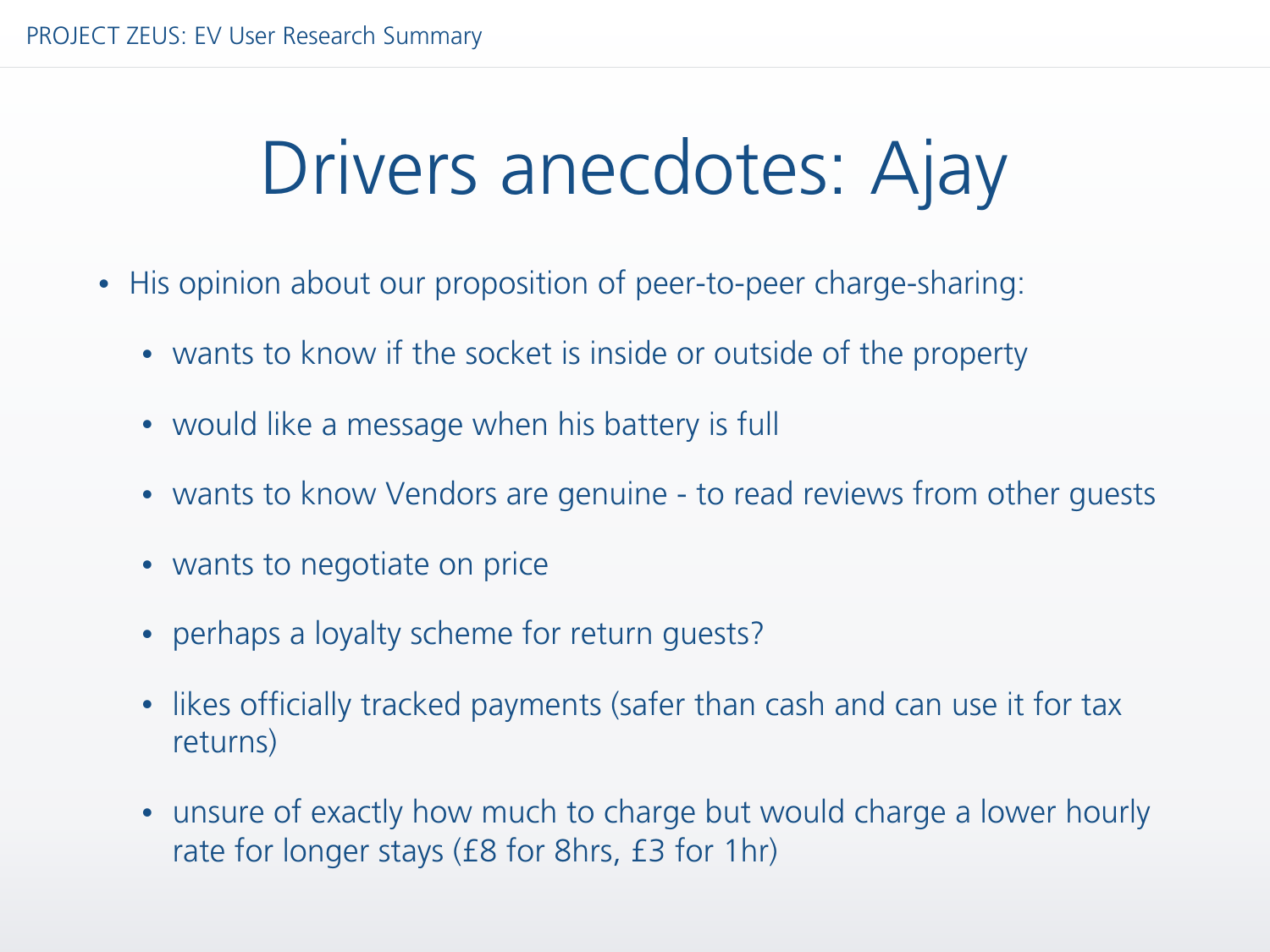### Drivers anecdotes: Ike

- Frequent user of Parkopedia and JustPark (3-4 times a week)
- Always searches by postcode
- Always contacts the owner (via messaging) to ask if they have a CP and cables and after booking he communicates to organise them meeting him on arrival (98% of the time they meet him)
- Does his own online research to check whether a space is safe for his vehicle
	- check met police crime stats of area
	- uses streetview to look at the space and surrounding area
	- he'd like links to these (or the info) on the website (but understands why JustPark wouldn't want to deter a booking by showing negative info)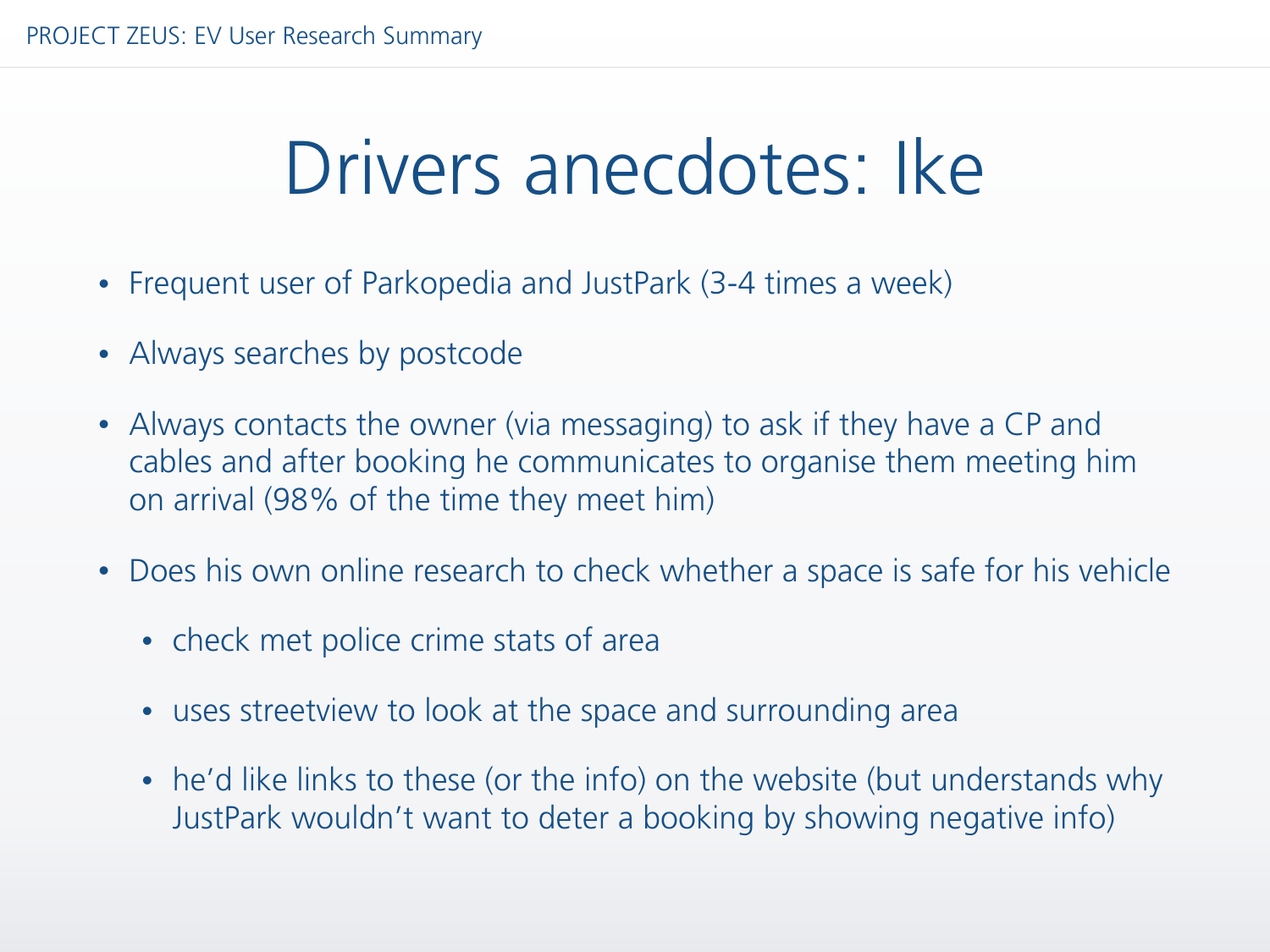### Drivers anecdotes: Ike

- He wants a small private car park (1 or 2 spaces) he doesn't like big 50-car carparks as his vehicle could get damaged
- Uses pictures to assess the space and local area. He wants more  $(8)$ pictures of each listing (the space, street and charge point etc)
- Price is also an important factor for him
- Confirmation text/email tells him access details
- He's never had a problem connecting to any Charge Point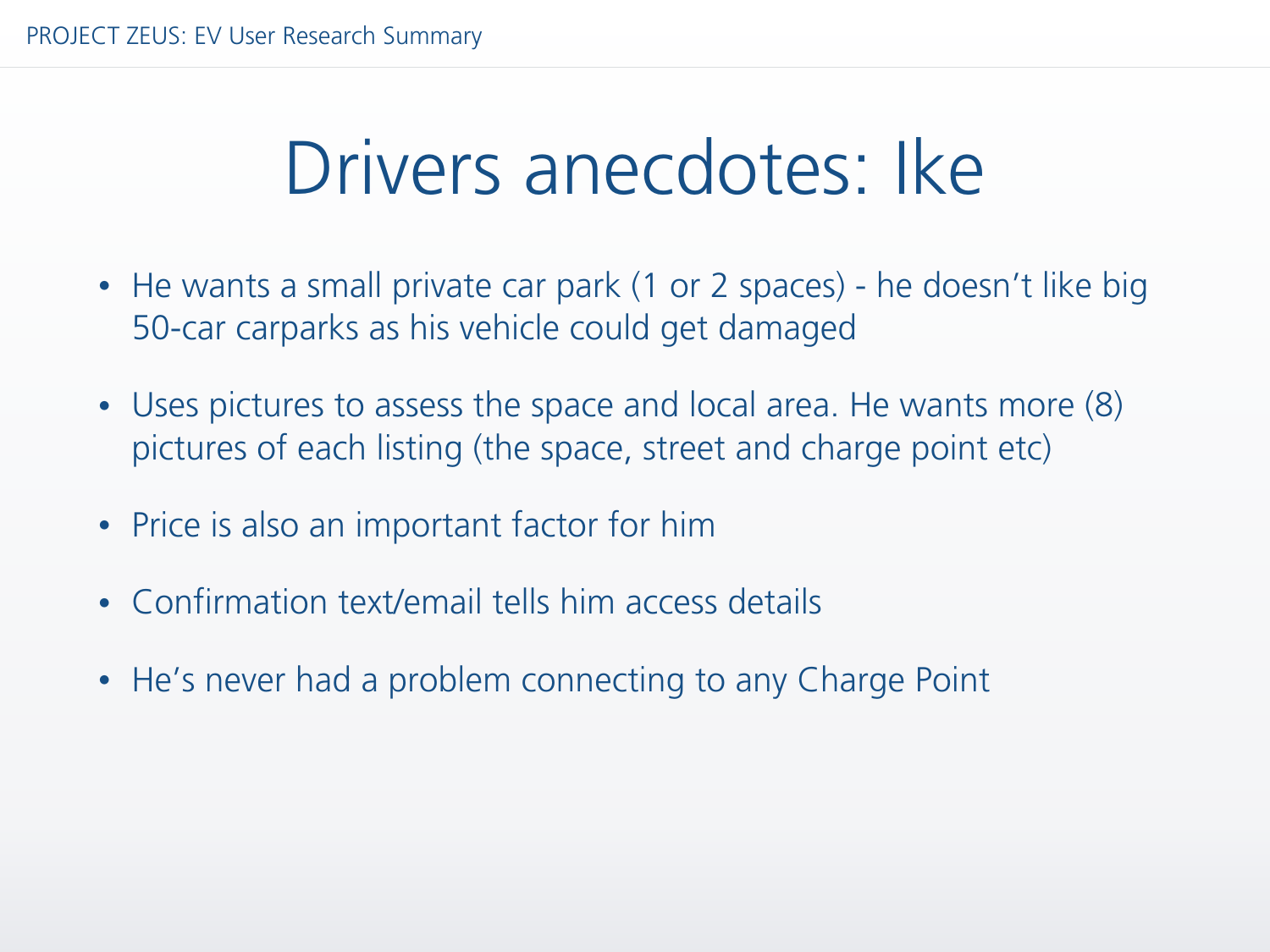Key take-aways

- Pictures, Streetview, messaging, reviews, crime rates, secure parking and CCTV all help drivers feel safe about leaving their EV in a new area with a stranger
- Vendors WILL rent out their domestic 3-pins infact it creates an opportunity to rent multiple Charge Points (if their drive allows). This conflicts with EDF recommendations and will often be inside a property and thus require access.
- People do not know what to charge/pay so we must recommend prices
- Research into urban CP's must be undertaken (that support housing developments)
- Display walking distances to destinations/transport links these are important
- JustPark's pricing is expensive and inflexible. Allow driver price-offers and reduce/ remove commissions
- 'Favourites' feature will allow easy retrieval and a 'GPS directions' allows easy locating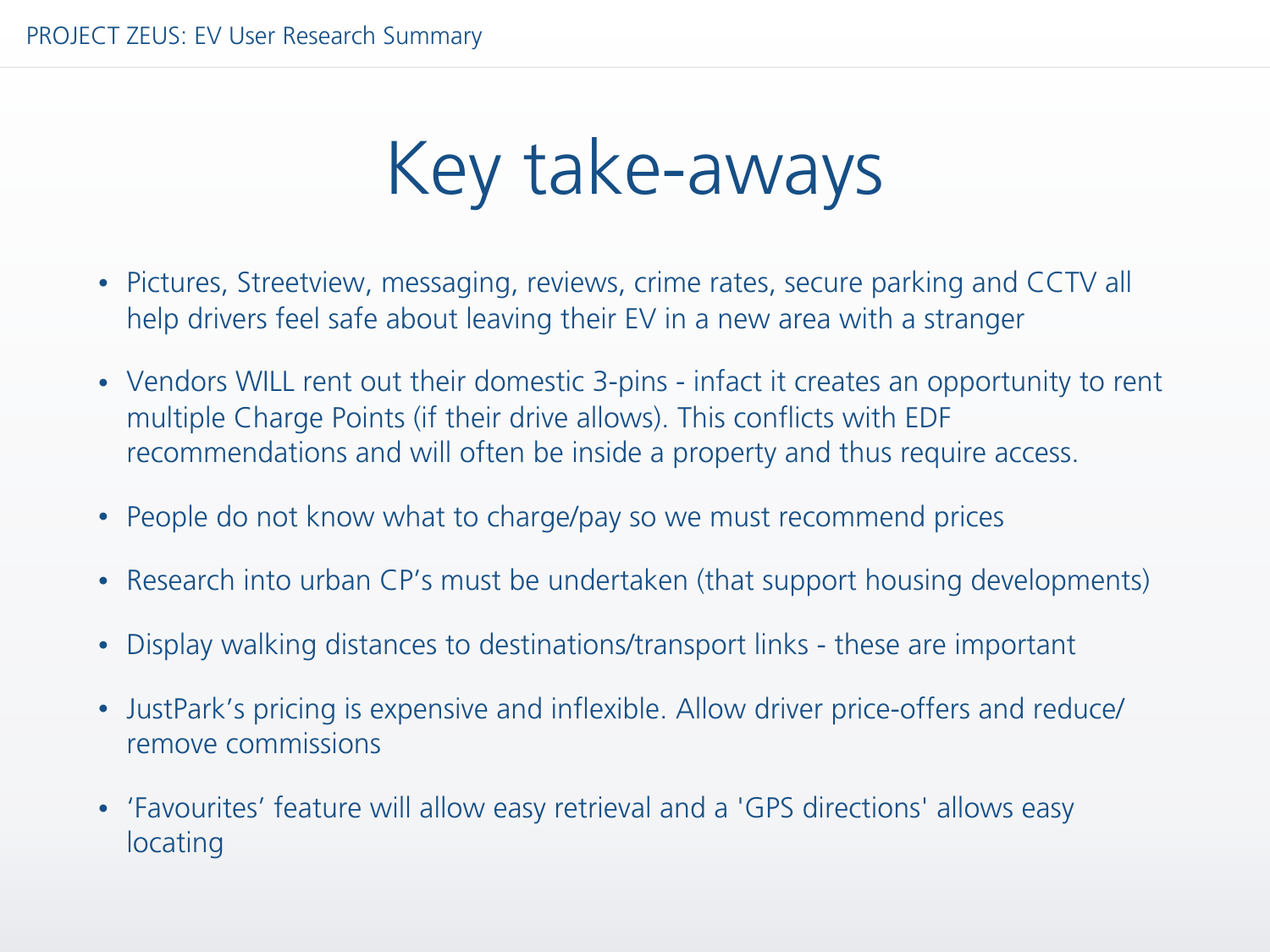PROJECT ZEUS (Personal Bill)



### Sprint 1 Planning